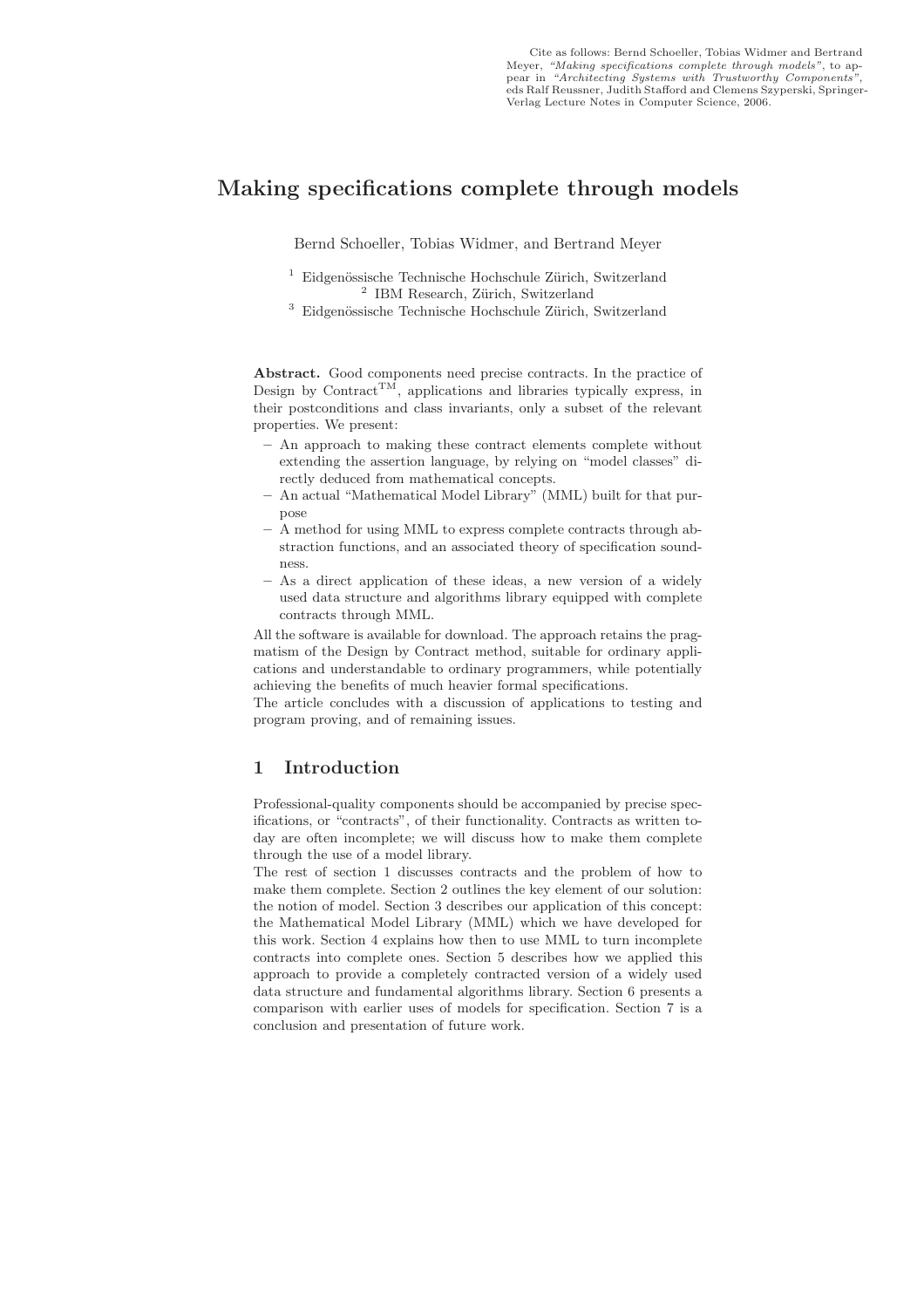#### 1.1 Contracts

Before they will accept a large-scale switch to Component-Based Development, organizations with a significant stake in the correct functioning of their software need some guarantee that the components they include in their applications will themselves perform correctly. The first step is to know what exactly each of these components is supposed to do.

The Design by  $\text{Contract}^{\text{TM}}$  techniques of Eiffel address this issue: every component is characterized by contract elements specifying its abstract relationship to other software elements. An individual operation (feature) has a precondition, stating what initial conditions it expects from its callers, and a postcondition stating what it provides in return; a group of operations (class) has an invariant, stating consistency conditions which each of these operations must preserve and each initialization mechanism (creation procedure) must ensure initially.

Design by Contract provides a number of advantages [18]: a methodological basis for analysis, design and implementation of correct software; automatic documentation, such as the class abstracters present in Eiffel environments extract from the class texts themselves; help for project management; a disciplined approach to inheritance, polymorphism and dynamic binding; and support for testing and debugging, including [6] component tests automatically generated and run from the contracts. An important characteristic of these techniques as available in Eiffel is that they are not for academic research but for practical use by developers, and indeed libraries such as EiffelBase [17, 15, 8] covering fundamental data structures and algorithms are extensively equipped with contracts. This distinguishes the context of the present study from extensions to Java or other languages (such as JML [14] or iContract [12]), which require the use of tools, libraries and language extensions different from what most.

This pragmatic focus also explains why Design by Contract distinguishes itself from more heavy-duty "formal methods" in its attitude to specification completeness: you can benefit from the various advantages of contracts mentioned above even if your contracts express only part of the relevant specification properties. More precisely, in the practice of Design by Contract as illustrated by the Eiffel libraries:

- Preconditions tend to be complete. Specifying "require cond" enables the routine to assume that condition cond will hold on entry, and not to provide any guarantee if it doesn't. Clearly, this is safe only if the routine specifies such conditions exhaustively.
- Postconditions and class invariants, however, are often underspecified; the next section will give typical examples. Unlike with preconditions, there is no obviously disastrous consequence; operations simply advertise less than they guarantee or (in the invariant case) maintain. The same holds for other uses of contracts: loop invariants and loop variants.

Why are such specification elements incomplete? There are three common justifications:

– Economy of effort (or, less politely, laziness): expressing complete specifications would require more effort than is deemed beneficial.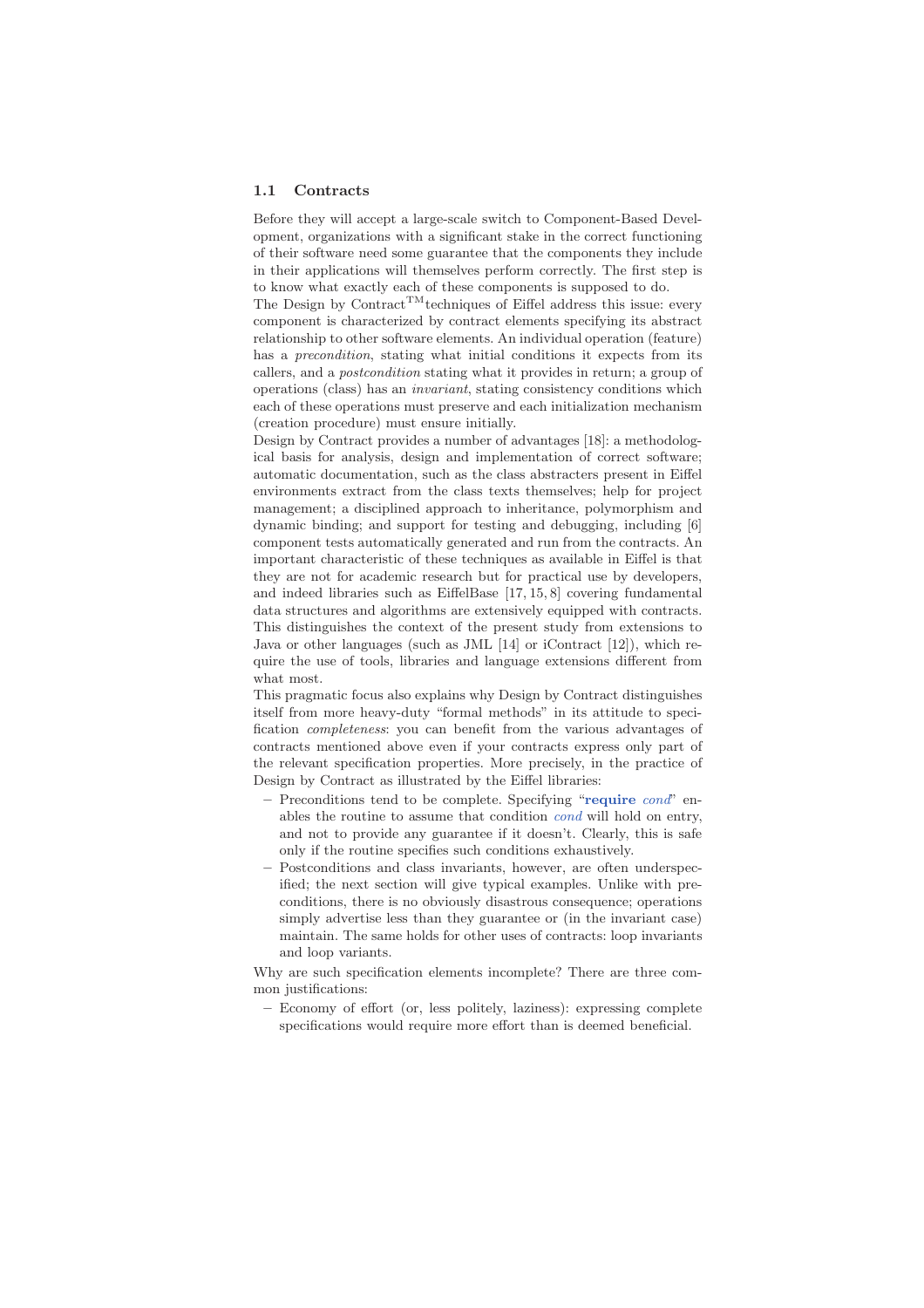- Limitations of the specification language: in the absence of higherlevel mechanisms, such as first-order predicate calculus ("for all", and "there exists" quantifiers), some specifications appear impossible to express; an example would be "All the elements of this list are positive".
- The difficulty of expressing postconditions that depend on a previous state of the computation

This discussion will show that there is no theoretical impossibility, and will propose an approach that makes it possible to express complete specifications and apply them to practical libraries such as EiffelBase [8].

#### 1.2 Incomplete contracts

A typical feature exhibiting incomplete postconditions is put from class STACK of EiffelBase describing the abstract notion of stack, and its descendants providing various implementations of stacks. It implements the "push" operation on stacks (the name put is a result of the strict consistency policy of Eiffel libraries [15, 17]). In its "flat" form taking inheritance of assertions into account, it reads

```
put (v: like item)
      -- Push 'v' onto top.
   require
       not full: not full
   ... Implementation, or "deferred" mark ...
   ensure
      item on top: item = vcount increased: count = old count + 1end
```
The query *item* yields the top of the stack, and the query *count* its number of items; *full* tells whether a stack's representation is full (never true for an unbounded stack).

The precondition is complete: if the stack is not full, you may always push an element onto it. The postcondition, however, is not: it only talks about the number of items and the top item after the operation, but doesn't say what happens to the items already present. As a result:

– It leaves some questions unanswered, for example, what will get printed by

create stack.make empty stack.put (1) stack.put (2) stack.remove print (stack.item)

whereas the corresponding abstract data type specification [18] is sufficient to compute the corresponding mathematical expression: item (remove (put (put (new, 1), 2))).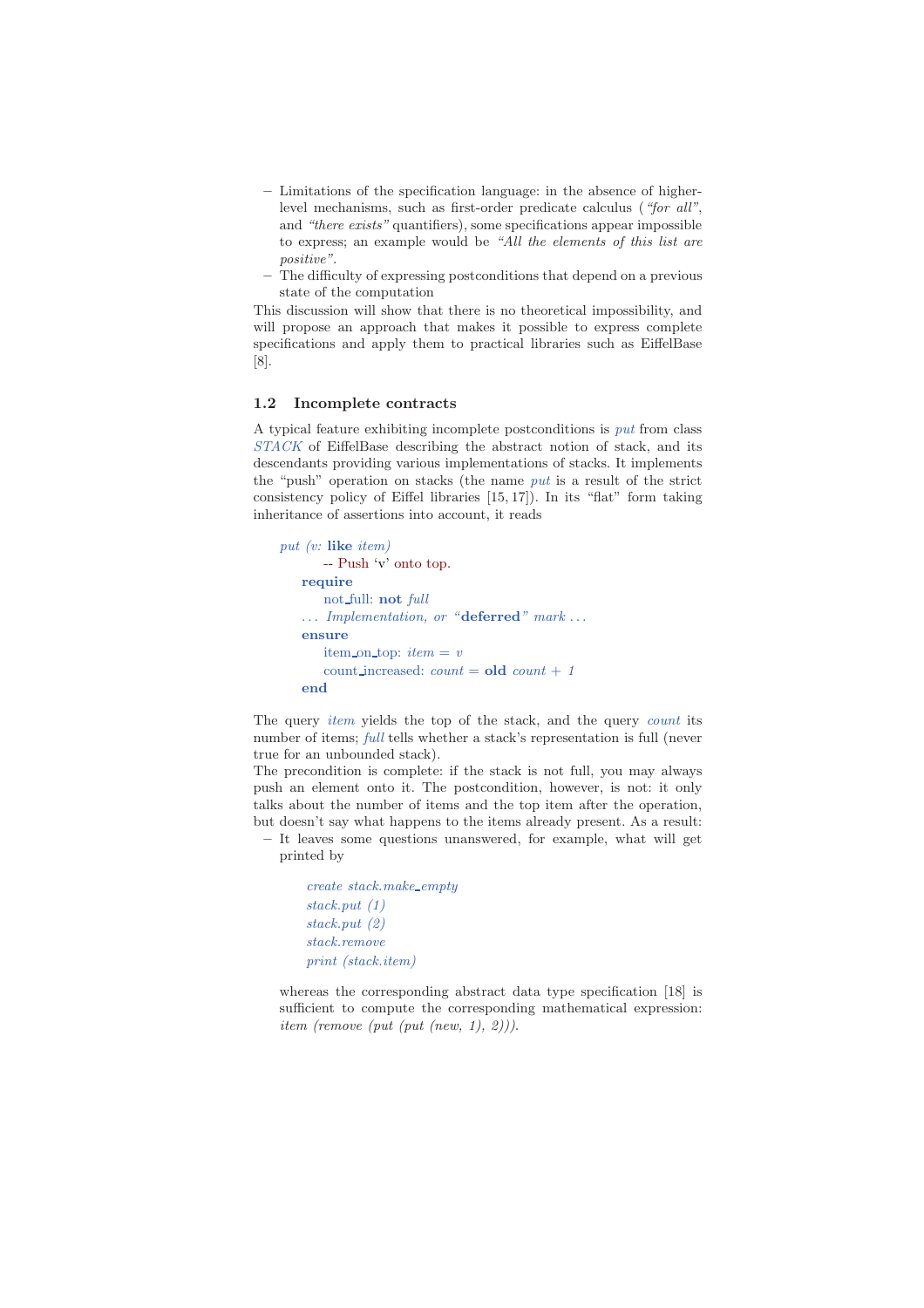– It leaves the possibility of manifestly erroneous or hostile implementations, for example one that would push  $v$  but change some of the previously present items.

The specification of *STACK*, like most specifications in existing libraries, tells the truth, and tells only the truth; but it does not tell the whole truth.

For most practical applications of Design by Contract, these limitations have so far been considered acceptable. But it is desirable to go further, in particular to achieve the prospect of actual proofs of class correctness. Proving a class correct means proving that its implementation satisfies its contracts; this will require the specifications to be complete.

#### 1.3 Approaches to completing the contracts

To address the issue of incomplete specifications, and obtain contracts that tell the whole truth, we may envision several possibilities.

A first solution is to extend the assertion language. In Eiffel and most other formalisms that have applied similar ideas, assertions are essentially Boolean expressions, with two important additions:

- The old notation, as used in the last postcondition clause (labeled count increased:), making it possible to refer to the value of an expression as captured on routine entry (a "previous state of the computation" as mentioned in the earlier terminology).
- The only clause of ECMA Eiffel [21] (similar to the "modifies" clause of some other formalisms), stating that the modifying effect of a feature is limited to a specific set of queries; a clause only  $a, b, \ldots$ is equivalent to a set of clauses of the form  $q = old q$  for all the queries q not listed in  $a, b, \ldots$ .

This conspicuously does not include first-order predicate calculus mechanisms.

It is conceivable to extend the assertion language to include first-order constructs; the Object Constraint Language [27] for UML has some builtin quantifiers for that purpose. We do not adopt this approach for several reasons. One is that first-order calculus is often insufficient anyway; it doesn't help us much to express (in a graph class) an assertion such as "the graph has no cycles". Another more practical reason is that it is important in the spirit of Design by Contract to retain the close connection between the assertion language and the rest of the language, part of the general seamlessness of the method. In particular, for applications to testing and debugging — which will remain essential until proofs become widely practical — it is important to continue ensuring that assertions can be evaluated at reasonable cost during execution. This rules out properties of the form "For all objects, . . . " or "For all objects of type  $T, \ldots$ ". Properties of the form "For all objects in data structure  $D, \ldots$ ", on the other hand, easy to handle through Eiffel's agent mechanism [7, 22]. For example, we state that "all values in the list of integers  $il$  are positive" through the simple Boolean expression

il.for\_all (agent is\_positive)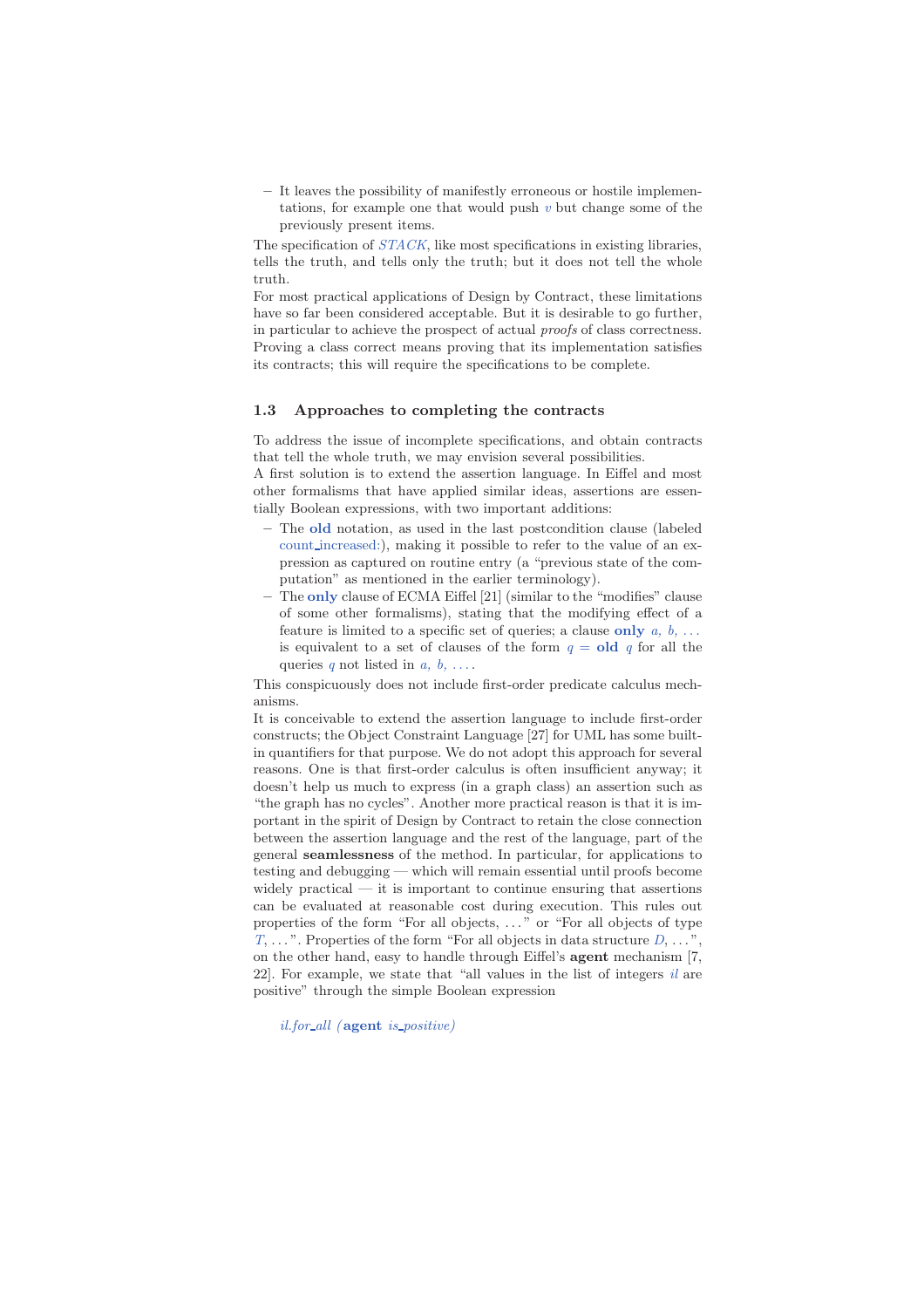using a simple query *is positive*. In the absence of an agent mechanism, it would be still possible, although far more tedious and less elegant, to write a special function for any such case, here *all\_positive* applying to a list of integers.

A second solution is to rely on extra features that express all the properties of interest. all\_positive is a simple example, but we may extend it to more specific features; for example a class such as STACK may have a query body yielding the stack consisting of all the items except the top one (the same that would result from a "pop" command). We can then add to put a postcondition

#### $body ==$  old *Current*

where  $==$  is *object equality*. This technique works and has the advantage that it is not subject to the limitations of first-order predicate calculus; in our graph example we may write a query  $\alpha$  *cyclic* — a routine in the corresponding class — that ascertains the absence of cycles. The disadvantage, however, is to pollute classes with numerous extra features useful for specification only. In addition, we must be particularly careful to ensure that such features can produce no state change. The solution retained below is in part inspired by this approach but puts the specification features in separate classes with impeccable mathematical credentials.

A third solution would be to refer explicitly, in contracts, to internal (non-exported) elements of the objects' state. This is partially what a query such as body does, in a more abstract way. But the need for complete specification is not a reason to break the fundamental rules of information hiding and data abstraction.

For the record, we may mention here a fourth solution, as used in some specifications of the ELKS library standard [26], based on [23] and relying on recursive specifications. In the absence of a precise semantic theory it is not clear to us that the specifications are mathematically well-founded.

## 2 Using Models

The approach we have adopted for specifying libraries retains some of the elements of the second and third solutions above, but through a more abstract technique for describing the state.

## 2.1 The notion of model

The basic idea is to consider that a software object — an instance of any particular class — is a certain computer representation of a certain mathematical entity, simple or complex, called a model for the object, and to define the semantics of the applicable operations through their effect on the model.

As model for a stack, for example we may choose a sequence, with the convention that the last element of the sequence corresponds to the top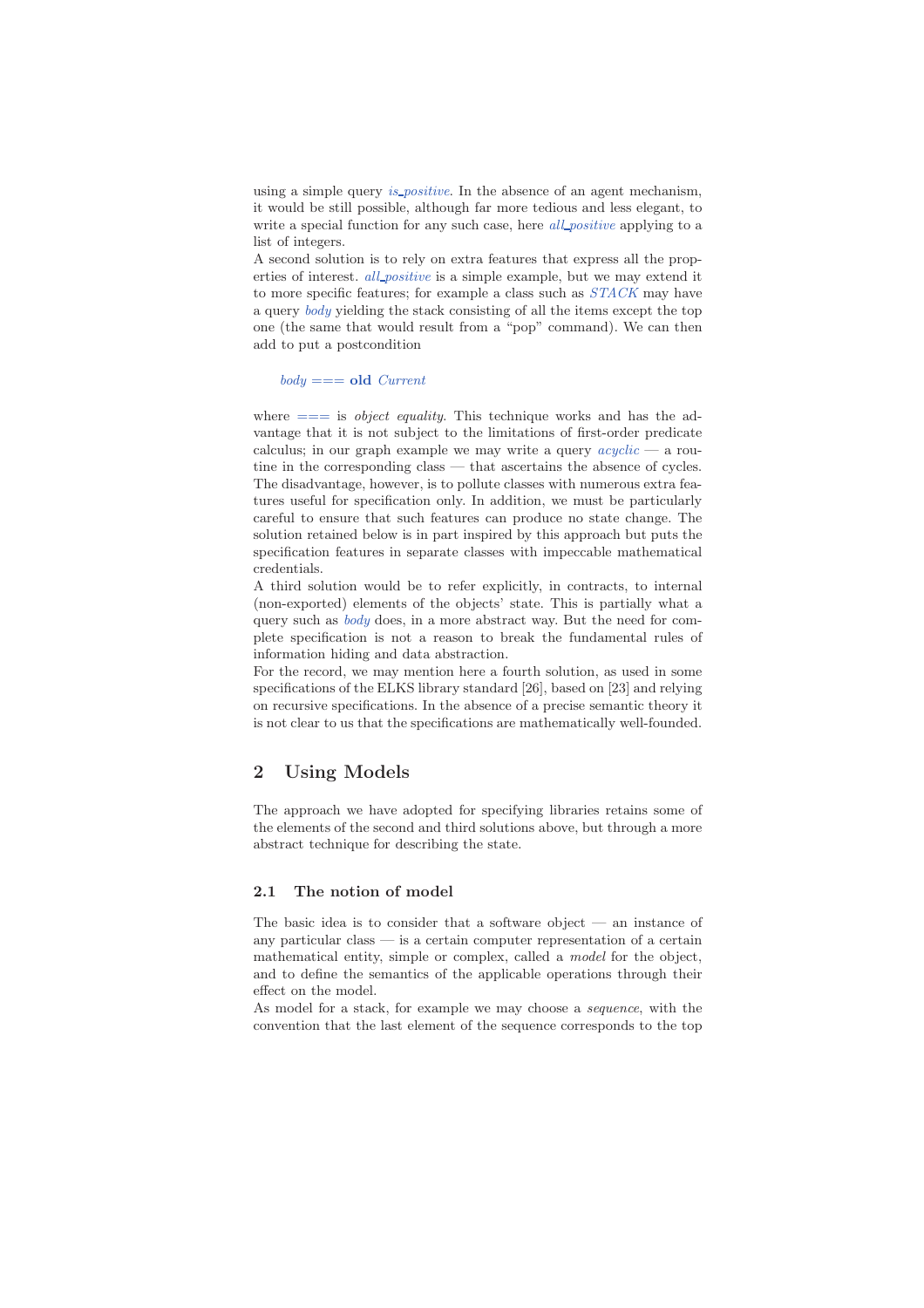

Fig. 1. Sequence model of a stack

of the stack (although the reverse convention would work too). Figure 1 illustrates this.

Then the effect of put can be specified through the model: put simply adds the new element at the end of the sequence. We will express this below and see that the existing postconditions (*count* increased by one, item denoting the new element) become immediate consequences of this property.

#### 2.2 A model library

The model for a software object, as noted, is a mathematical object, such as a set, a sequence, a number, or some combination of any such elementary objects. But we still want to preserve the seamlessness of the approach; this would not be the case if we expressed contracts in a separate mathematical notation, for example a mathematical specification language.

It turns out that a language such as Eiffel is perfectly appropriate to express such concepts. For example we can write a class  $MML\_SEQUENCE$  $|G|$  that directly models the mathematical notion of sequence, and use it in lieu of the mathematical equivalents, as long as we observe a golden rule:

> Model Library Principle Model classes may not have commands.

A command (as opposed to query), also called a procedure, is a feature that modifies the object state; this is also excluded for purposes of specification. ("Creation procedures" will, however, be permitted, as they are necessary to obtain the mathematical objects in the first place.) For example the  $MML\_SEQUENCE$  class may not have a procedure extend, which would modify a sequence by adding an element at the end; but it has a query *extended* such that *s.extended* (v) denotes another sequence with the elements of  $s$  complemented by an extra one,  $v$ , at the end.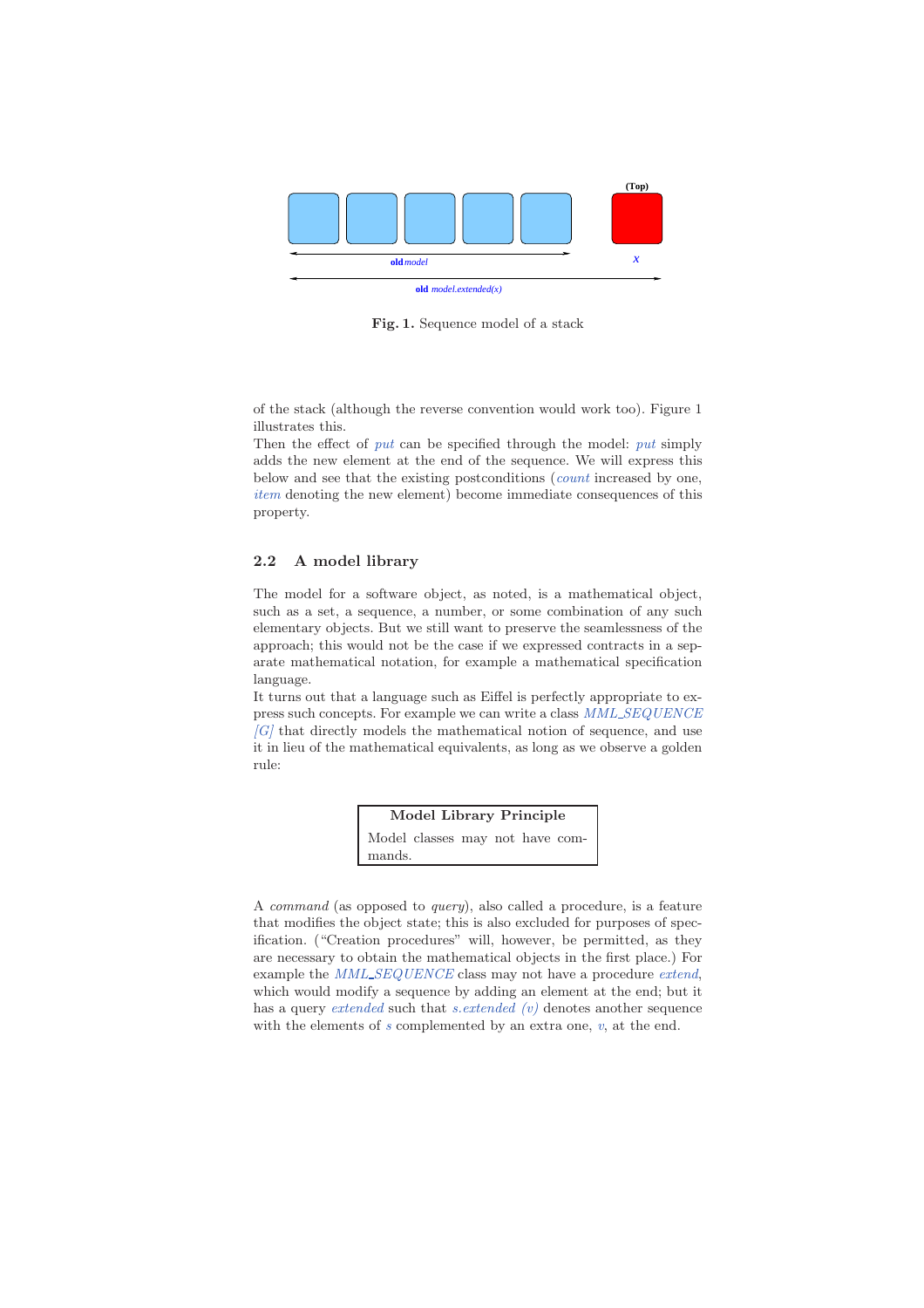In Eiffel a query may be implemented as either a function ("method" in some programming languages' terminology) or an attribute ("field", "data member", "instance variable"). The "Principle of Uniform Access" implies that the difference is not visible from the outside. As detailed below, the basic model classes will be deferred, meaning that they stay away from any choice of implementation; this is how client classes will see them. Implementation classes are also provided (section 3.7) for testing purposes; these classes, representing mathematical objects, may implement some queries as attributes. In other words the corresponding objects have a state, but this causes no conceptual problem since the Model Library principle guarantees that the state is immutable.

Our library of such model classes is called the Mathematical Model Library (MML). It is important to note that MML is couched in the pro- $\gamma$ gramming language — Eiffel — for purposes of expressiveness, convenience and seamlessness only; underneath the syntax, it is a direct expression of well-known and unimpeachable mathematical concepts as could be expressed in a mathematical textbook or in a formal specification language such as Z [30] or B [1].

Instead of relying on explicit knowledge of the state, the contracts will rely on abstract properties of the associated model. We add to every relevant class a query

### model: SOME MML TYPE

and then rely on model to express complete contracts for the class and its features. Taking advantage of the "selective export" facility of Eiffel [16, 22], we declare model in a clause labeled

### feature {SPECIFICATION}

which implies that, depending on the view they choose, client programmers will, through the documentation tools in the environment, either see it or not. For simple-minded uses, it is preferable to ignore it; as soon as one is interested in advanced specification, tests or proofs, it is preferable to retain it.

The model describes a kind of abstract implementation of the concept underlying a class. As an implementation, however, it is purely mathematical and does not interfere with the rest of the class. In particular, the approach described here has no effect whatsoever on performance in normal operational circumstances, where contract monitoring is usually disabled. If contract monitoring is on (for debugging or testing), options should be available to include or exclude the extra "model contracts".

## 2.3 Model example

Let us now express how to use the notion of model on our earlier example of an unbounded stack. We use an MML SEQUENCE as model for a stack. To this effect we add to class STACK a query: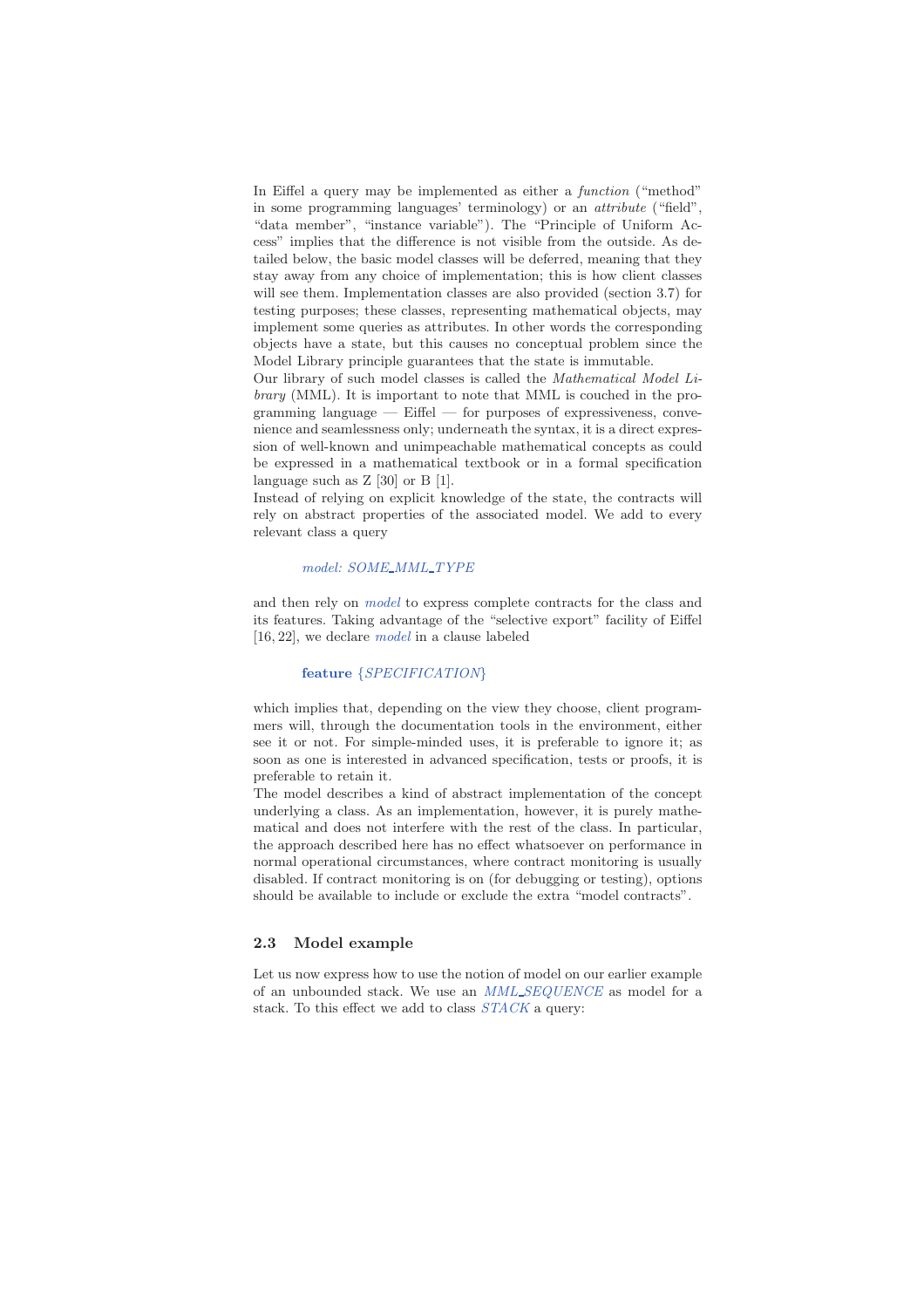#### feature {SPECIFICATION} -- Model

```
model: MML SEQUENCE [G]
  ensure
     not void: Result / = Void
```
Based on this model, we can complete the contract of put by adding the model-based properties:

```
put (v: like item)
      -- Push 'v' onto top.
   require
      not full: not full
   do
      \ldots Implementation \ldotsensure
      model_extended: model == old model.extended (v)
      item on top: item = vcount increased: count = old count + 1end
```
The assertion model  $==$  old model. extended (v) states that the model after the feature invocation is the same as the model before the feature invocation except that  $v$  has been added to the end of the sequence. In a formalism such as Z it would be expressed as the following before-after predicate (where :: is the operator for appending a value to a sequence):

## $model' = model :: v$

We now have a completely contracted version of  $put$ : the postcondition specifies the full effect, without revealing details about the implementation [32].

## 2.4 Theories and models

As detailed in section 6 (devoted to the comparison with earlier work), models have already been used in several approaches to program specification and verification, notably Larch and JML.

In general, these approaches treat models as additions to the specification framework, each created in response to a particular specification need. The model classes themselves have to be contracted in the existing specification language (without model features); the meaning of the model is based solely on its own contracts. We again get into the problems of underspecification, this time within the model library.

MML does not integrate the models into the specification framework, but into the specification language. We postulate that the models correctly reflect their theoretical counterparts which, as a consequence, define their semantics. To reason about assertions using models, we translate them into the underlying theory. The contracts of model classes directly reflect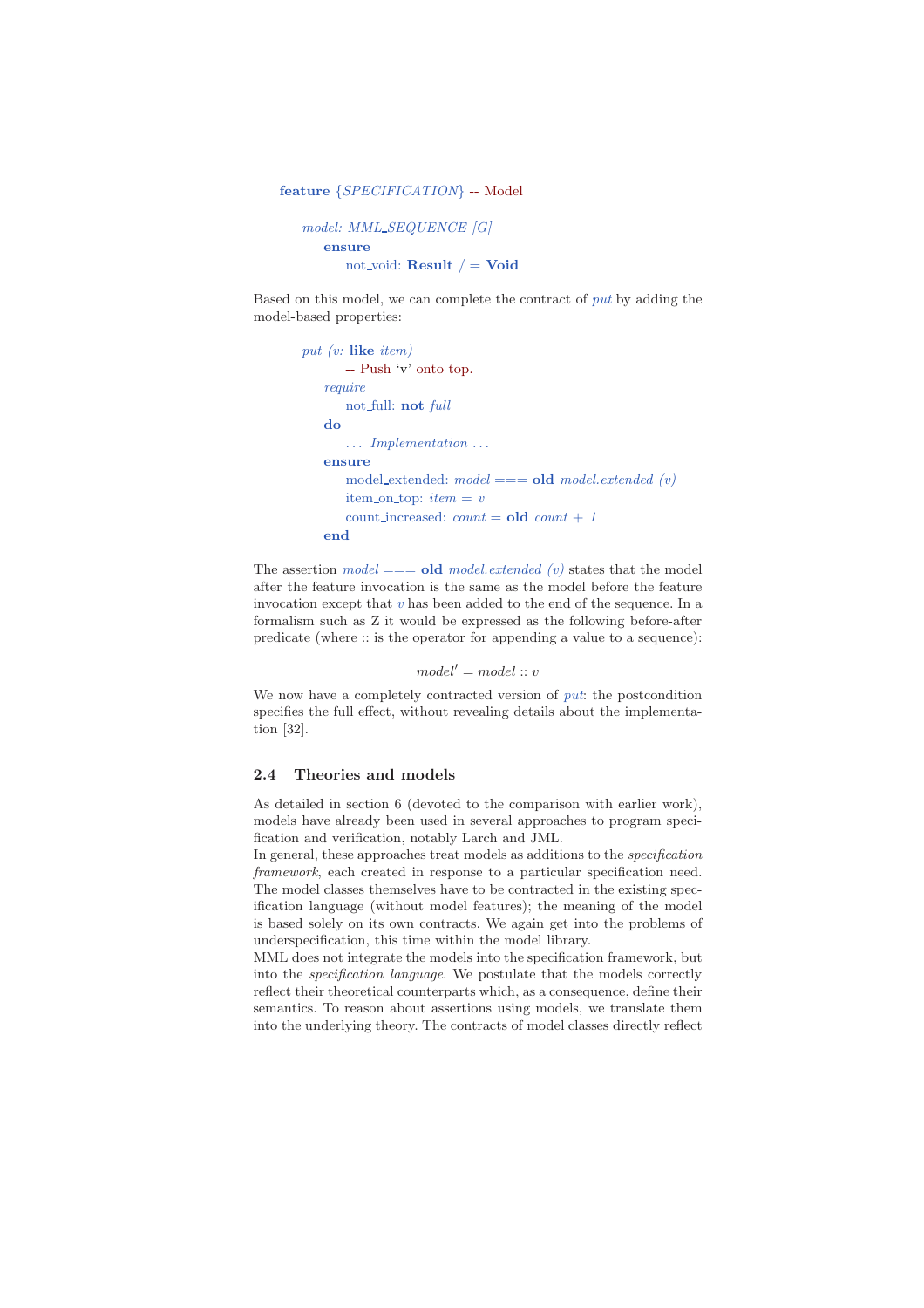axioms and theorems of the associated theory, assumed to have been proved (often long ago, and documented in mathematical textbooks), so we can just take them for granted.

As our basic theory, we choose typed set theory. It is a well-defined formalism, easy to understand for the average software developer; the typed nature of modern programming languages such as Eiffel makes types a familiar concept. A formalization intended for software modelling purposes can be found in the language of the B method [1] (whose program refinement aspects, studied in [28] in relation to contracts, are not relevant for this work). The availability of theorem provers for this theory [25, 31] is an added advantage.

# 3 Model Library Design

The model library is designed around a set of deferred classes describing the interfaces of the modeling abstractions.

#### 3.1 Model classes

Eiffel's inheritance and genericity mechanisms enable us to model the definition of powersets, relations, functions, sequences, bag and graphs in terms of sets and pairs. The result reflects the definitions of [1]. Inheritance in particular provides a direct way to represent the subtype relation.

Figure 2 on the next page is a BON diagram of the inheritance structure of the principal deferred classes. The top type is MML ANY, with two direct heirs  $MML\_SET$  and  $MML\_PAIR$ . (All the class names have the MML suffix, omitted in the figure except for  $MML$  ANY.)

### 3.2 Specifics of model objects

Mathematical objects are different from software objects:

– Mathematical objects are normally immutable: the operation  $5 + 1$ does not change 5, but instead describes another number. Similarly, we cannot "add" an element to a set; rather, we describe new sets by union or intersection of existing sets like in  $\{a, b, c\} \cup \{d\} =$  ${a, b, c, d}.$ 

– They have no notion of identity distinct from their value.

Software objects do not have these properties: they have a mutable state, and an identity independent from their value. MML classes, although expressed in Eiffel, represent mathematical objects and hence must satisfy immutability and not rely on object identity.

## 3.3 Immutability

Enforcing immutability means that an instance of an MML class, once created, will never change its state. All features of the class other than creation procedures are pure (side-effect-free) queries.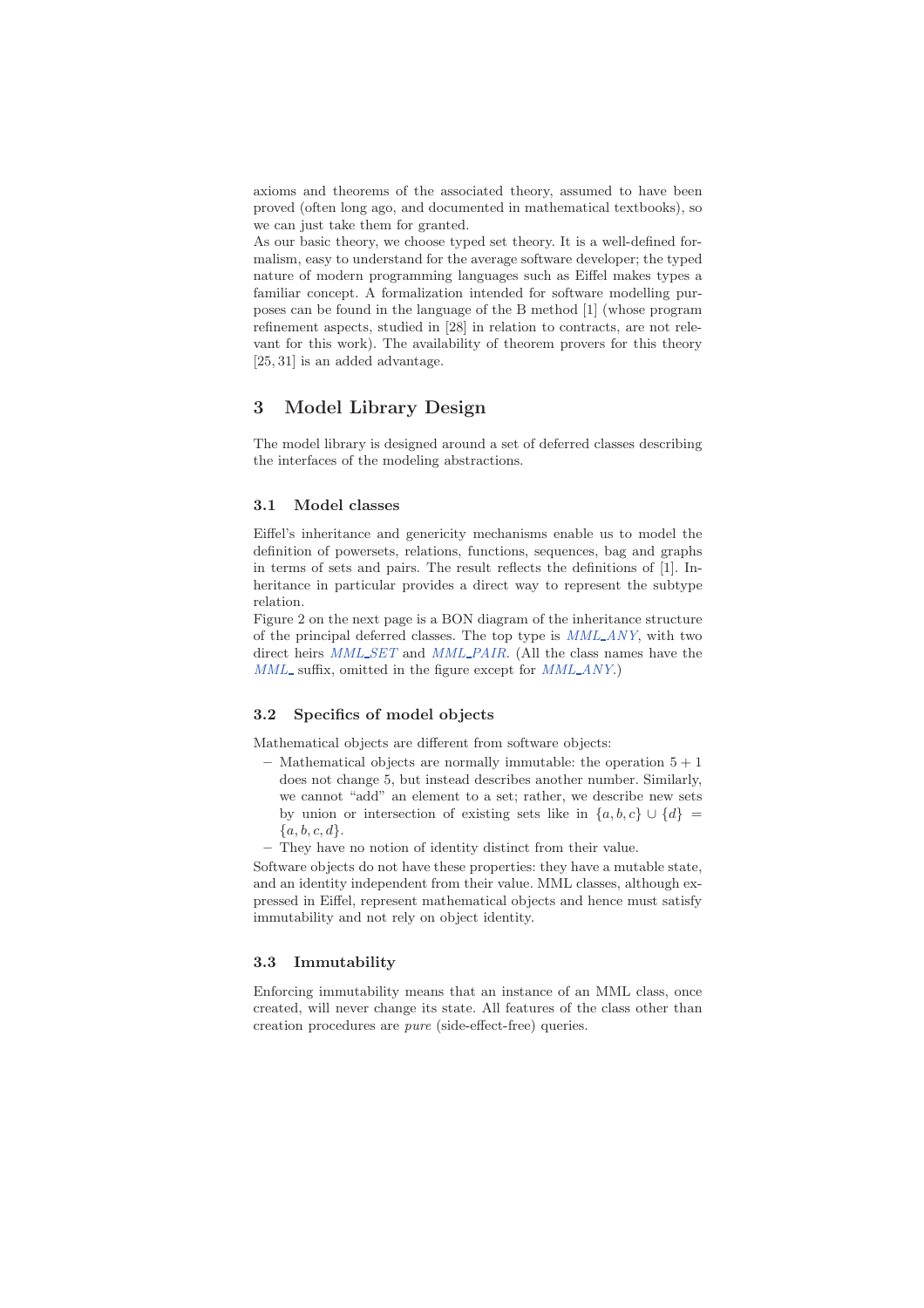

Fig. 2. A BON diagram of MML

## 3.4 Comparing mathematical objects

Not relying on object identity means that comparison operations will never apply to references, but to objects.

Object equality in Eiffel has a predefined version, *default\_is\_equal*, which compares objects field-by-field, and a redefinable version, *is equal*, whose semantics also governs the equality operator. Neither is adequate, however, for defining the equality of model objects, because two Eiffel objects cannot be equal unless they have the same type; in mathematics this is too strong a requirement, even with the type approach we are following. For example an object of type  $MML$  RELATION  $[X, Y]$  can never be equal, in the Eiffel sense, to an object of type  $MML\_SET$  [MML\_PAIR  $[X, Y]$ , whereas mathematically they may represent the same concept (a relation is a set of pairs).

For that reason,  $MML_ANY$  introduces a special query equals to represent mathematical object equality. Its descendants redefine it to describe their specific notions of equality. Every comparison of MML objects should use equals, not is equal. To guarantee this and avoid mistakes,  $MML$ <sub>A</sub> $NY$  and descendants do not export *is*\_equal. Here is the specification of equal in  $MML\_ANY$ :

```
equals alias "==" (other: MML_ANY): BOOLEAN
      -- Is other mathematically equivalent to current object?
  require
      other not void: other / = Void
   ensure
```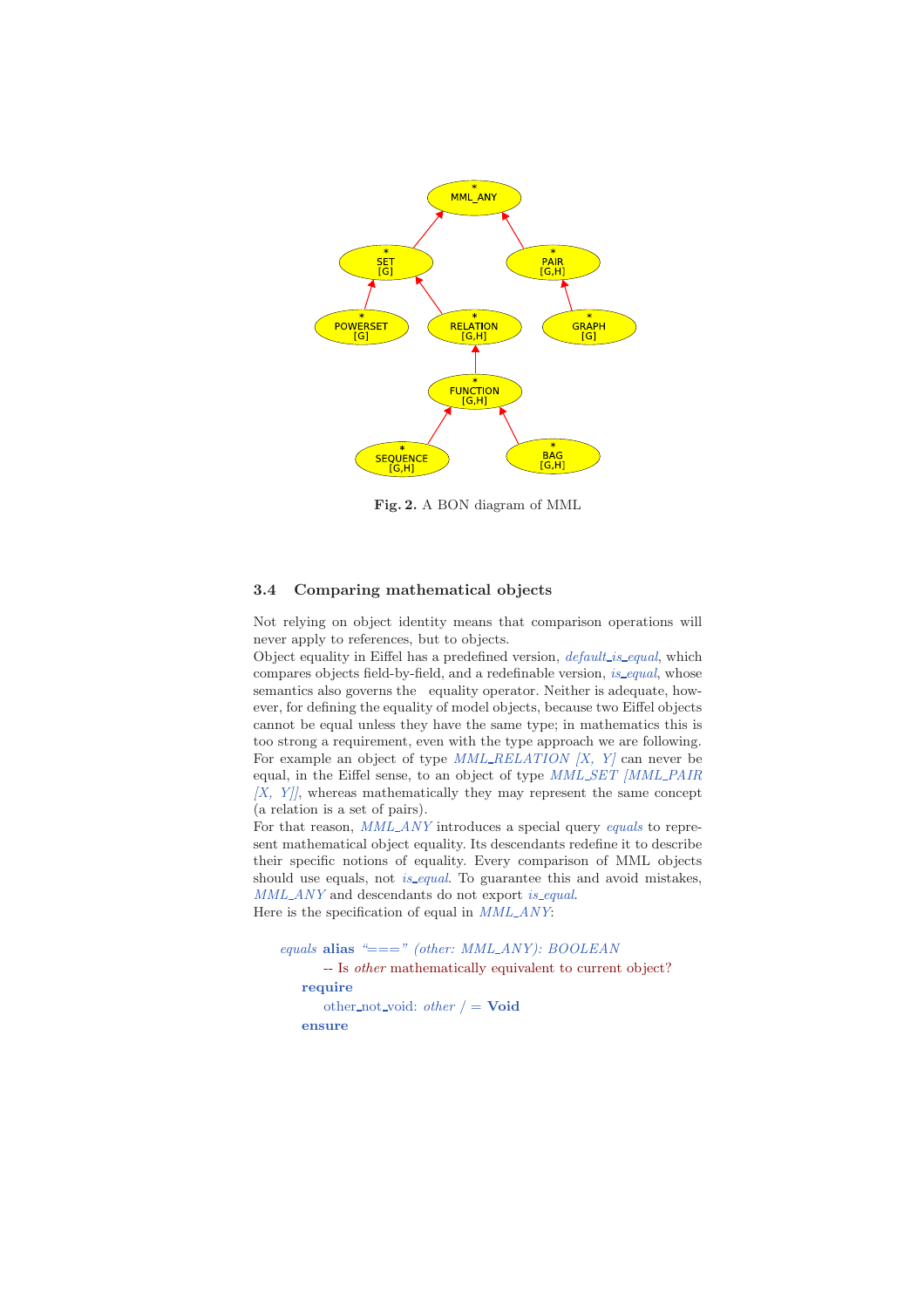symmetric: Result implies (other.equals (Current)) yes if equal as objects: is equal (other) implies Result

The first postcondition clause expresses symmetry, the second that object equality implies mathematical equality (although, as noted, not necessarily the other way around).

The precondition refers to Void values, which will not arise with mathematical objects. This clause will go away thanks to the ECMA Eiffel standard [21] which deals with this issue statically; all MML types will be attached [20] and hence statically guaranteed non-void.

The alias clause makes it possible to use  $a == b$  as shorthand for a.equals (b).

### 3.5 Class overview

Here are some of the features of the MML classes in the top part of the hierarchy as shown in figure 2.

MML SET is the basic class for the definition of sets as models. It implements most basic operators. Examples of available predicates on sets are is\_member  $(x \in A)$ , is\_subset  $(A \subseteq B)$ , is\_proper\_subset  $(A \subset B)$  or is disjoint  $(A \cap B = \emptyset)$ . Other operators include united  $(A \cup B)$ , intersected  $(A \cap B)$ , subtracted  $(A - B)$ , cartesian product  $(A \times B)$  and so on. The class also provides a non-deterministic choice operator called any item.

MML PAIR represents tuples of cardinality two. All other types can be described in terms of  $MML\_PAIR$  and  $MML\_SET$ .

MML RELATION describes relations viewed as sets of pairs. Thanks to inheritance we adapt set operations into operations on relations.

The class then adds another substantial set of relation-specific features: queries such as *is\_reflexive* and *is\_transitive*, transformations such as *im*age and inversed.

Relational composition causes the only problem with using the language's type mechanisms to model set-theoretical type rules. The notion of relation involves two generic parameters, representing the types of the source and target sets. But the expression  $r1$  composed  $(r2)$  requires a third generic type, the target set of  $r\mathcal{Z}$ . This cannot be modelled directly since only classes, not features, may have generic parameters.

Our solution is to take  $ANY$  as the type of the second argument. This has sufficed for the examples we have encountered so far, but we may have in the future to add a third generic parameter to the class just for the sake of the composition operator.

MML FUNCTION describes possibly partial functions, viewed as a special case of relations. It defines such concepts as partiality and surjectivity.

MML\_SEQUENCE, MML\_BAG, MML\_GRAPH provide the library with a richer set of modeling concepts. Sequences in particular provide part or all of the model for many concepts, including lists, strings, files and others for which the ordering of data is important.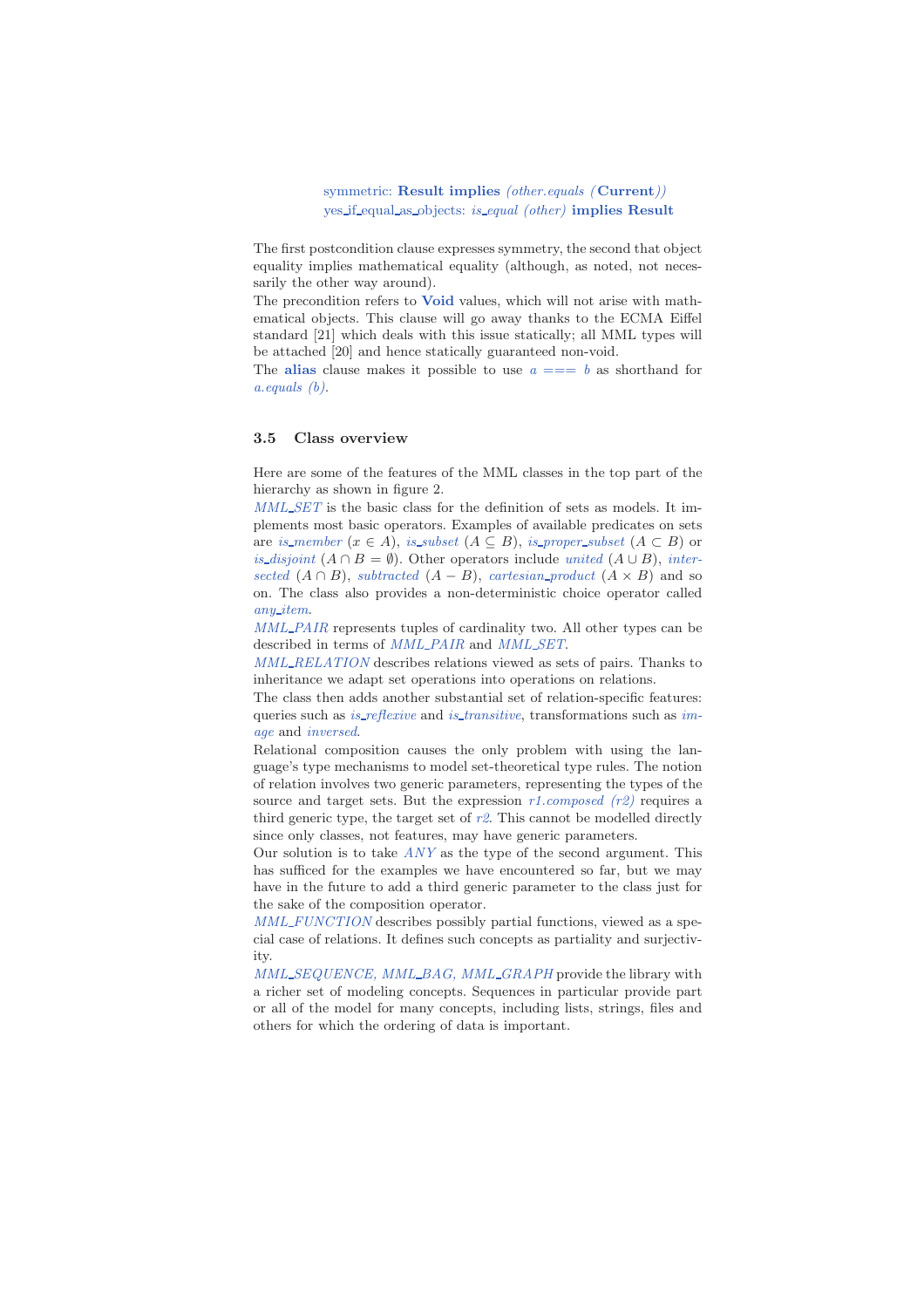#### 3.6 Quantifiers

To model quantifiers, we use Eiffel's agent mechanism. Agents are objects encapsulating features, and hence functionality. These objects are immutable, so the introduction of agents does not affect the "pure" (sideeffect-free) requirement on the model library.

The agents we use for our model-based specifications represent predicates. For example  $\forall x \in S.P(x)$  will appear as  $S.$  for all (agent  $P(?)$ ) where the question mark represents the bound variable  $-$  "open argument"' in Eiffel terminology; an agent expression like **agent**  $P(\ell)$  where all arguments are open can be abbreviated into just agent P.

For modularity and ease of use, all the basic quantifier mechanisms based on this technique are grouped into a specific class (a "facet" abstraction [32]) called *MML\_QUANTIFIABLE*, with the following two features.

### feature -- Quantifiers

```
there_exists (predicate: FUNCTION [ANY, TUPLE | G], BOOLEAN]):
                    BOOLEAN is
```
-- Does current contain an element which satisfies -- predicate ? require predicate\_not\_void:  $predicate / =$  Void deferred ensure definition:  $Result =$ (not for\_all ( $agent$  negated  $(?,$  predicate))) end

for all (predicate: FUNCTION [ANY, TUPLE [G], BOOLEAN]): BOOLEAN is

```
-- Does current contain only elements which satisfy
   -- predicate ?
require
   predicate_not_void: predicate / =Void
deferred
ensure
   definition: Result =(not there_exists (agent negated (?, predicate)))
end
```
The contracts capture the relations of  $\forall$  and  $\exists$ . *negated* is a feature from the class  $MML-FUNCTIONALS$  offering generic functionals such as negation and composition on predicates defined by agents. We may note in passing that this class and  $MML\_QUANTIFIABLE$  achieve thanks in particular to agents — the side goal of providing, within the Eiffel framework, a substantial subset of the mechanisms of functional languages such as Haskell.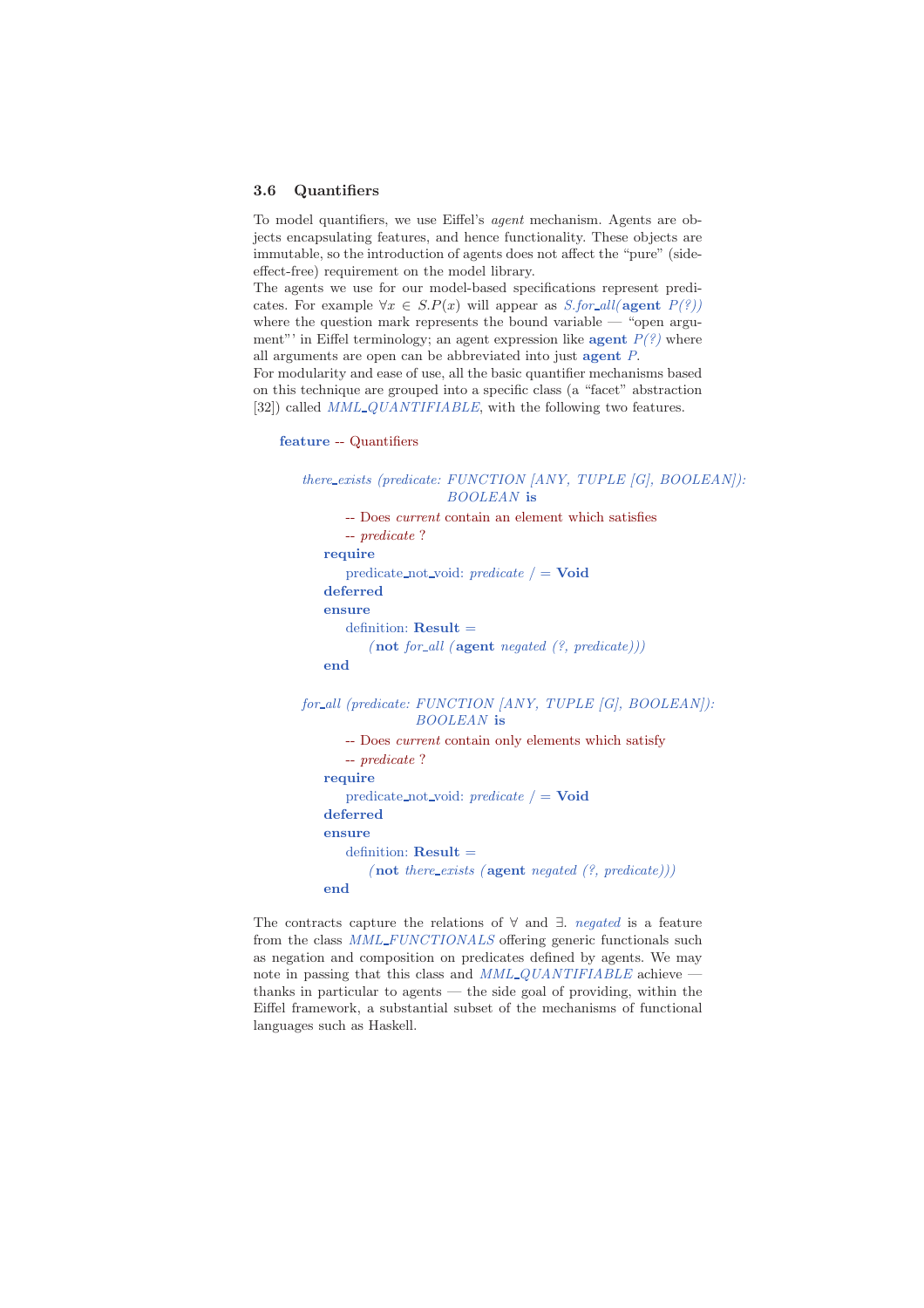#### 3.7 Implementing the model classes

MML classes as seen so far are all deferred (abstract). A deferred class may have no direct instances; correspondingly, it need not provide any implementation for its features. Non-deferred (concrete) classes, directly describing software objects, are called effective [18].

If we are interested in completely contracted classes for proving purposes, deferred classes are clearly sufficient. There is no need for direct instances of model objects, for implementation of model features, or more generally for execution.

If, on the other hand if we are also interested in equipping classes with complete contracts for the purpose of testing them more effectively, we will need implementations — effective versions of the original classes.

As a result of these observations, MML includes a set of reference implementations, one provided (as an effective descendant) for each of the directly usable deferred classes.

All implementations assume that the sets are finite and small enough to be represented through ARRAY or LINKED LIST data structures. This is sufficient for the problems we have tackled so far.

Most of the work for the default implementation is done in the two classes MML\_SET and MML\_PAIR. MML\_SET uses the ARRAYED\_SET data structure of EiffelBase.  $MML$ -PAIR just defines two variables one and two to represent the values of a pair.

Because typed set theory allows describing all other structures (bags, sequences etc.) in terms of these two, their implementation builds on implementations of sets and pairs.

## 4 Using models to achieve complete contracts

The model library as sketched in the previous section enables us to reach our original goal of equipping realistic, practical classes with complete contracts. We now explore this process and its application to some important classes of the EiffelBase library.

#### 4.1 Devising a model

The first step in equipping a class with model-based complete contracts is to choose a model that will adequately capture the state of its instances; in the STACK example the choice was sequences.

As with the basic object-oriented design issue of of finding the right inheritance or client relation, there is no general, infallible process. [32] gives some hints.

For example, a mathematical relation is probably the right model for classes describing hash tables or other dictionary-like structures. As another hint, the EiffelBase placement of the random number generator class as as a descendant of COUNTABLE SEQUENCE suggests sequences as the model for this notion.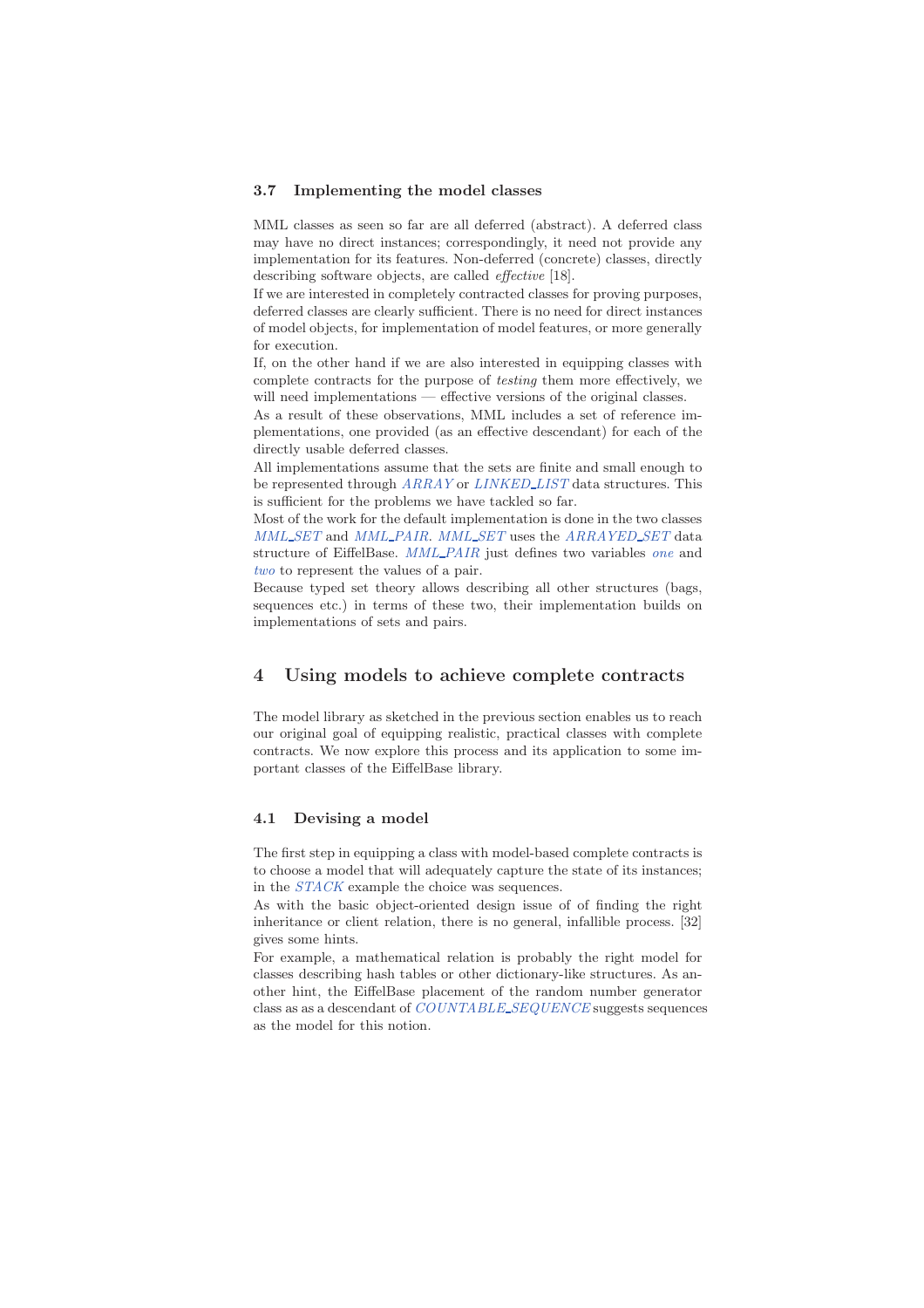#### 4.2 The abstraction function

We may call the relationship between a concrete software object and its MML model its "abstraction function" (a notion introduced in [11] in the form of the "representation function", its inverse, actually multi-valued). For the  $ARRAYED\_STACK$  class we use the following model:

```
feature{SPECIFICATION} -- Model
```

```
model: MML_SEQUENCE [G] is
     -- Model of the stack
  local
     l: LINEAR[G]
  do
     create {MML DEFAULT SEQUENCE [G]}Result.make empty
     l := linear\_representationfrom
        l. start
     until
        l.off
     loop

        l.forth
     end
  end
```
Model queries always return an attached (non-void) result in the sense of ECMA Eiffel. They have no feature-specific contracts (preconditions or postconditions), but may have associated constraints as part of the class invariant. Any implementation of the abstraction function (potentially useful, as noted, for applications to testing) may only rely on the invariant.

#### 4.3 Composite models

In many of the more advanced examples it is not realistic to capture the complete state of a data structure through an atomic model built directly from one of the classes of MML, such as a single sequence in the examples above. As an example, consider the EiffelBase class LINKED LIST, describing a sequence of values equipped with a cursor to facilitate traversal and manipulation (figure 3).

To describe the full state, we may use a tuple of a sequence s and a cursor position  $n$ , yielding an abstraction function of type:

 $model: LINKED\_LIST[G] \Rightarrow SEQUENCE[G] \times \mathbb{N}$ 

To build this abstraction function into the class we first define an abstraction for each component of the model: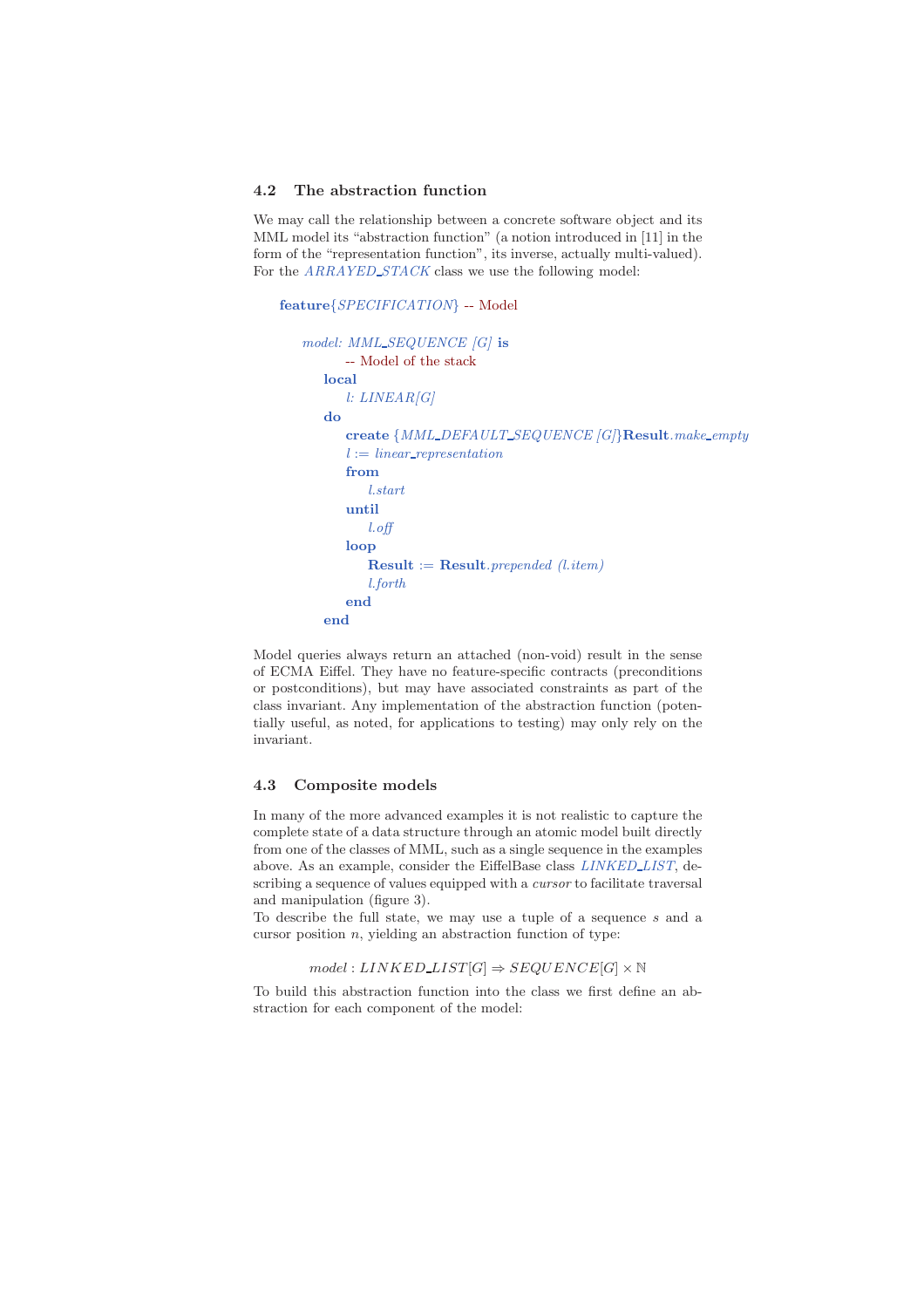

Fig. 3. LINKED\_LIST with active cursor

feature{SPECIFICATION} -- Model

```
model index: INTEGER is
     -- Model of the cursor position
  do

  end
model_sequence: MML_SEQUENCE [G] is
     -- Model of the list when regarded as a sequence
  do
      . . .
  end
```
Then we create a common model by pairing the two components:

```
model: MML PAIR [SEQUENCE [G],INTEGER] is
      -- Model of the list
  do
      create {MML DEFAULT PAIR}Result.
         make(model\_sequence, model\_index)end
```
Our experience shows that this is a convenient practice. In particular we have retained the technique, illustrated in all the above examples, of always using a single model query expressing the entire abstraction function and yielding a single object; if the model conceptually involves several components — in the last example, a sequence and an integer we turn them into a single one by taking advantage of the MML classes for pairs and sets. This rule yields a consistent style and enables us to refer for any class to "the model" and "the abstraction function".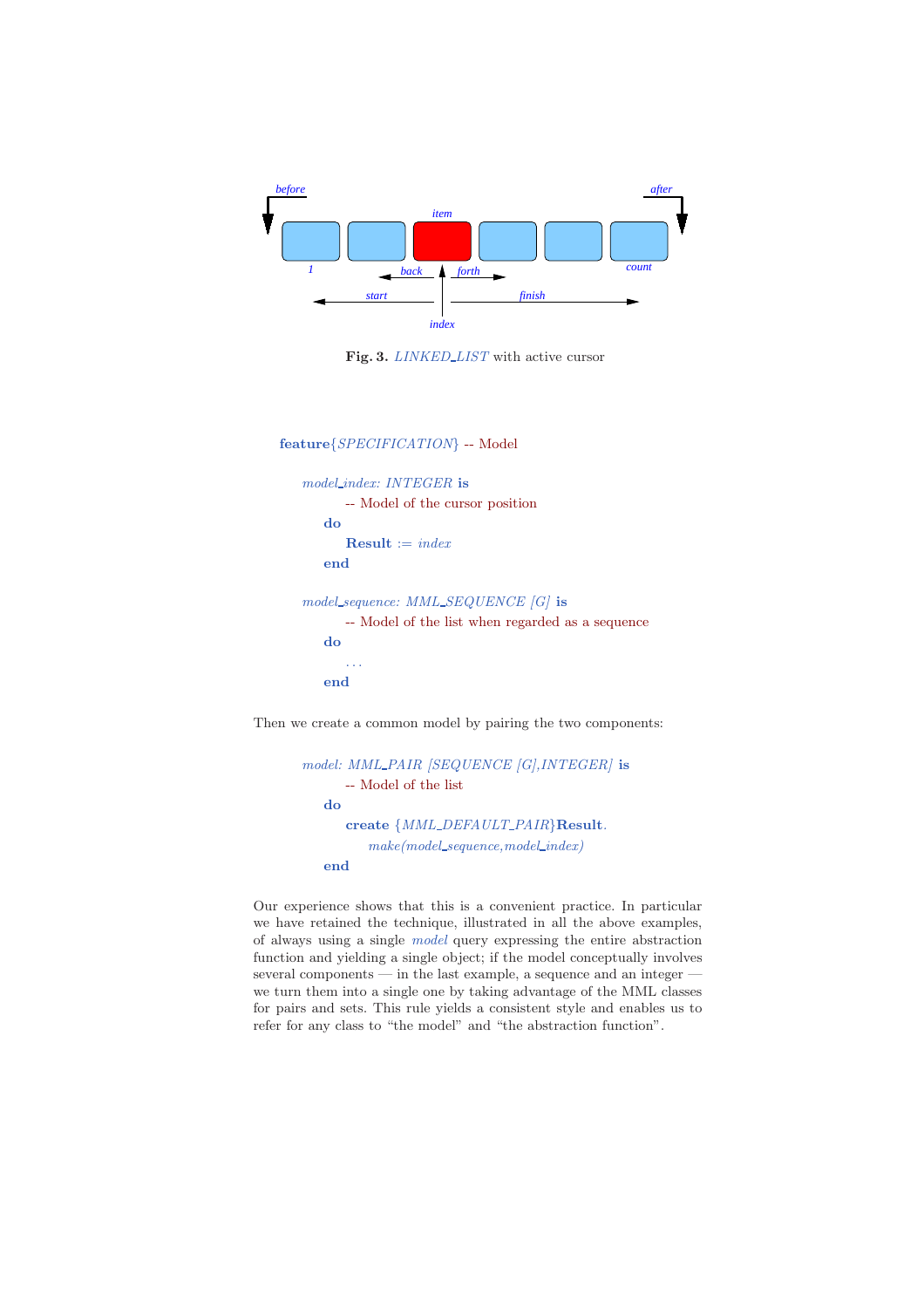#### 4.4 Classic and model contracts

Most Eiffel classes, especially in libraries, are equipped with some contracts expressing important elements of their intended semantics. We will call them classic contracts in contrast to contracts relying on the model library, called model contracts.

Classic contracts are usually easy to understand for programmers, even those who may be put off by more formal approaches. But, as noted, they are often incomplete, especially postconditions and invariants. With the help of model contracts we should be able to check that they are at least sound, according to the following definition:

#### Definition: Soundness of a Model

A classic contract for a model-equipped class is sound if:

- 1. Every classic precondition implies the corresponding model precondition.
- 2. Every model postcondition implies the corresponding classic postcondition.
- 3. Every model invariant implies the corresponding classic invariant.

In the informal terms used at the beginning of this discussion: model contracts give us "all the truth"; classic contracts, the only ones that less advanced or less interested programmers will see, are sound if what they tell, while perhaps not the full truth, is still "the truth".

To this effect, condition 1 guarantees that every call that appears correct to a client programmer working on the sole knowledge of the classic contracts will indeed satisfy all the required conditions — even if it might satisfy more than strictly needed.

Condition 2 guarantees that every call will, on return, deliver every condition promised to clients - even if it might deliver more than classically advertised.

Condition 3 guarantees that the consistency constraints expected of instances of a class actually hold.

On the basis of this definition, let us examine the soundness of the STACK specification extract. The interesting part is the postcondition, consisting of three clauses, two classic and one model-related:

#### ensure

model is extended:  $model ==$  old model. extended (v) item\_pushed:  $item = v$ count increased:  $count = old$  count + 1

From the invariant, we know that

#### invariant

 $count\_defined\_through\_model: count = model.count$ item\_defined\_through\_model:  $item = model last$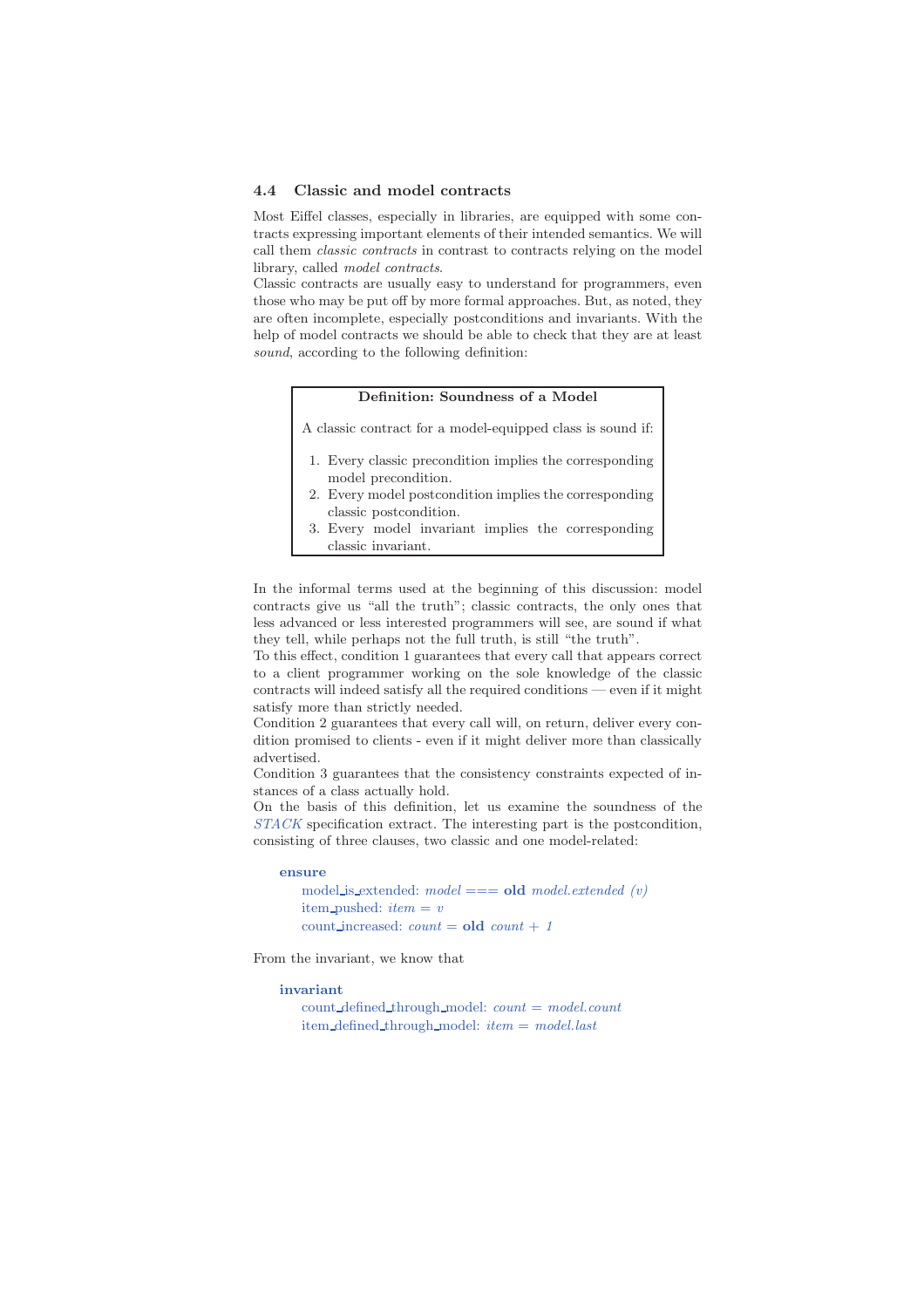By combining the assertions of the postcondition and the invariant, we can derive the following two proof obligations to verify the soundness of the classical contracts:

```
(mod \ell === old model.extended (v) and
item = model last)implies
(v = item)(mod \ell === old model.extended (v) and
(old count = old model.count) and
\text{(count = model.count)}implies
\text{(count = old count + 1)}
```
Both properties can be easily verified using a theory for sequences. The notion of soundness is particularly interesting in combination with inheritance. It is possible to prove soundness at an abstract level, in a deferred class such as  $STACK$ , without having to redo the proof in effective descendants such as ARRAYED STACK. This point was discussed in [19].

## 5 Specification of a Full Library

As a testbed for the approach described here, and a major application of interest in its own stake, we considered EiffelBase [8], a reusable, opensource library of data structures provided with the Eiffel environment. Making heavy use of multiple-inheritance and genericity,the classes of EiffelBase include not only implementations of the data structures but also offer a rich set of deferred classes that capture useful concepts such as abstract containers, common traversal strategies, and mathematical structures such as "ring" and total order. The full design of the library is discussed in [17].

## 5.1 Overall structure

We produced a fully contracted version of the structural classes of EiffelBase; a significant endeavor since that part of the library includes 36 classes totalling 1853 exported (public) features.

The process of completing the specifications brought to light numerous inconsistencies in the library. Using model specifications, we were able to come up with a cleaned up hierarchy for EiffelBase. Figure 4 on the following page presents a BON diagram of this hierarchy. A full specification for each class appears in [32].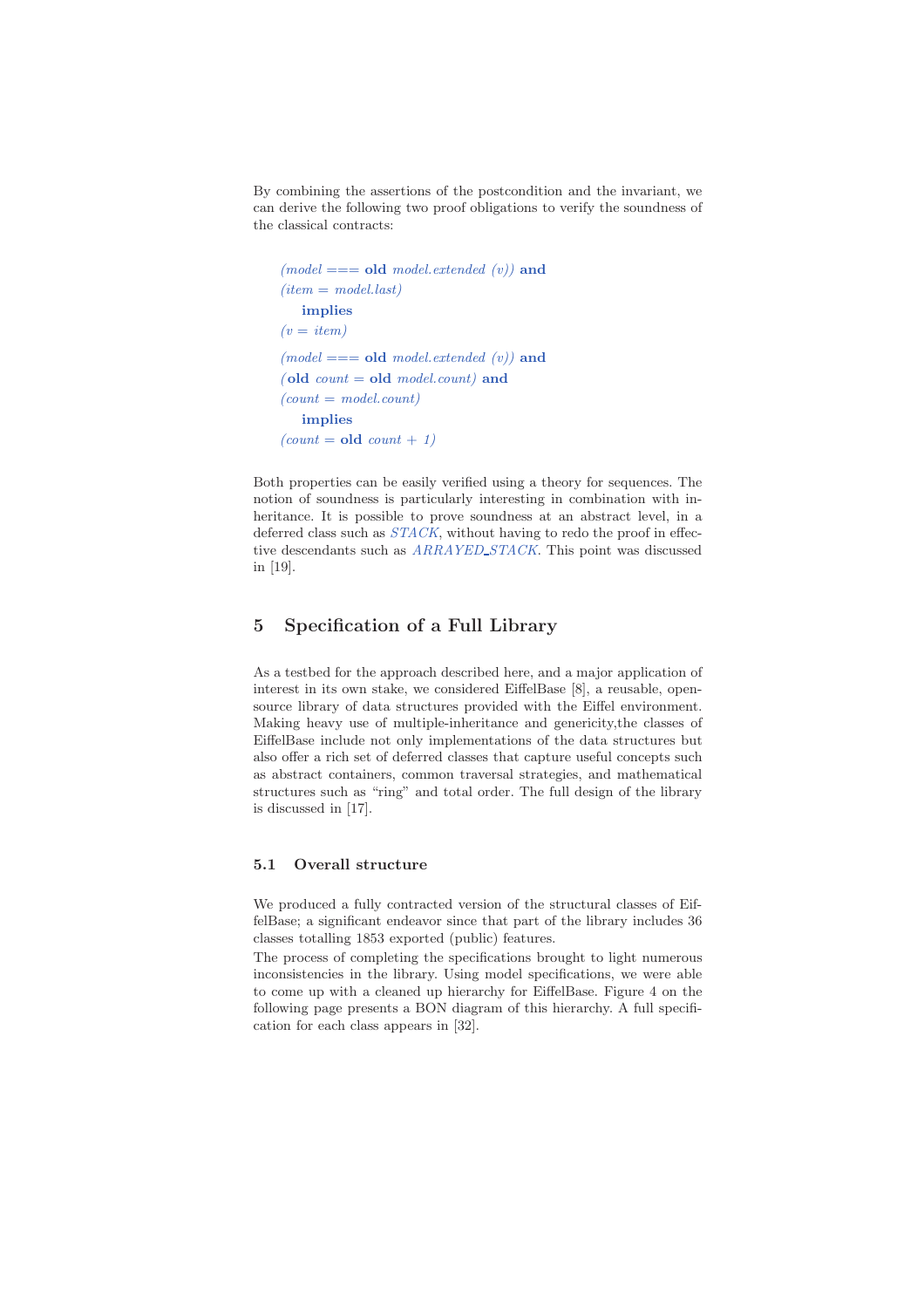

Fig. 4. The inheritance hierarchy of EiffelBase

### 5.2 Models of DYNAMIC LIST

As an illustration of the work involved in this reengineering of EiffelBase for complete contracts, we consider a typical class. DYNAMIC LIST is the parent for the implementation of lists through arrays (ARRAYED\_LIST) and linked structures *LINKED* LIST. Dynamic lists, like EiffelBase lists in general (see figure 4) are "active": they contain a movable cursor with a current cursor position.

The classes of our reengineered library bear the names of the corresponding EiffelBase classes prefixed by SPECIFICATION, for example SPECIFICATION\_DYNAMIC\_LIST.

Four different models are available to describe the state of the dynamic list. They are inherited from the parent classes and describe different possible views of lists:

feature{SPECIFICATION} -- Model model bag: MML BAG [G] -- Bag model for the list -- (from SPECIFICATION\_BAG) model indexable: MML RELATION [INTEGER,G] -- Table model for the list -- (from SPECIFICATION TABLE) model cursor: INTEGER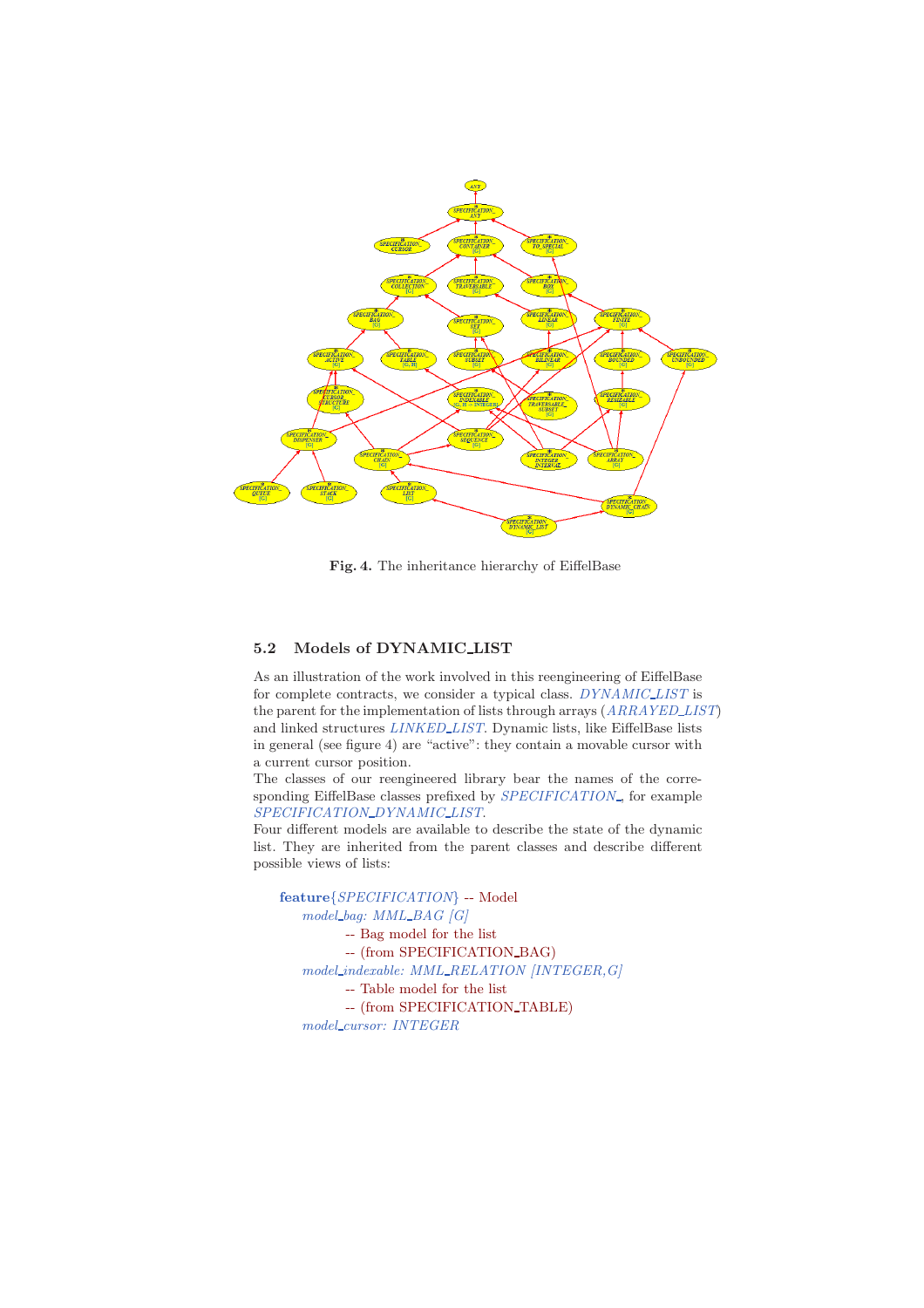-- Cursor model for the list -- (form SPECIFICATION TRAVERSABLE) model\_sequence: MML\_SEQUENCE [G] -- Sequence model for the list -- (from SPECIFICATION\_TRAVERSABLE)

All four relations are connected by the invariant of *SPECIFICATION* DYNAMIC\_LIST. For example the value of the cursor is limited by the size of the sequence:

> $model\_cursor \geq model\_sequence.lower\_bound - 1$  $model\_cursor \leq model\_sequence.upper\_bound + 1$

The domain of the bag has to be the range of the sequence:

 $model\_baq.domain == model\_sequence.random$ 

This shows how the class invariant can be used as a so-called *gluing* invariant between the different mathematical abstractions of the list.

#### 5.3 Problems discovered

Most problems we found in EiffelBase were caused by heavy underspecifications, contradictions in contracts and flaws in the taxonomy. Here are some examples:

- The equality relation of "active" (cursor-based) data structures might involve not only elements of the structure, but also a cursor position and other internal data. All active data structures were missing a clear specification of whether they should be regarded equivalent if they have the same data but different cursor positions.
- The class TRAVERSABLE SUBSET does not inherit from class TRAVERSABLE, even though it implements all features offered by TRAVERSABLE. This design decision prohibits polymorphic use.
- The features prune and prune all in class SEQUENCE move the cursor to off, even if the element to be pruned is not present in the sequence.
- The feature  $wipe\_out$  in class  $ARRAY$  is marked as obsolete. Obsolete feature clauses are not the proper way to declare a feature as inapplicable.
- The class **BILINEAR** inherits twice from **LINEAR** to implement bilinearity. This makes specification difficult, as it is not always clear which iteration features are derived for which inheritance relation.
- Internal cursors and functionals such as *for\_all, there\_exists* and *do\_all* do not represent the same concept and should be distinguished. The linearity is not necessary for an implementation of logic quantifiers.

A full list of problems discovered can be found in [32].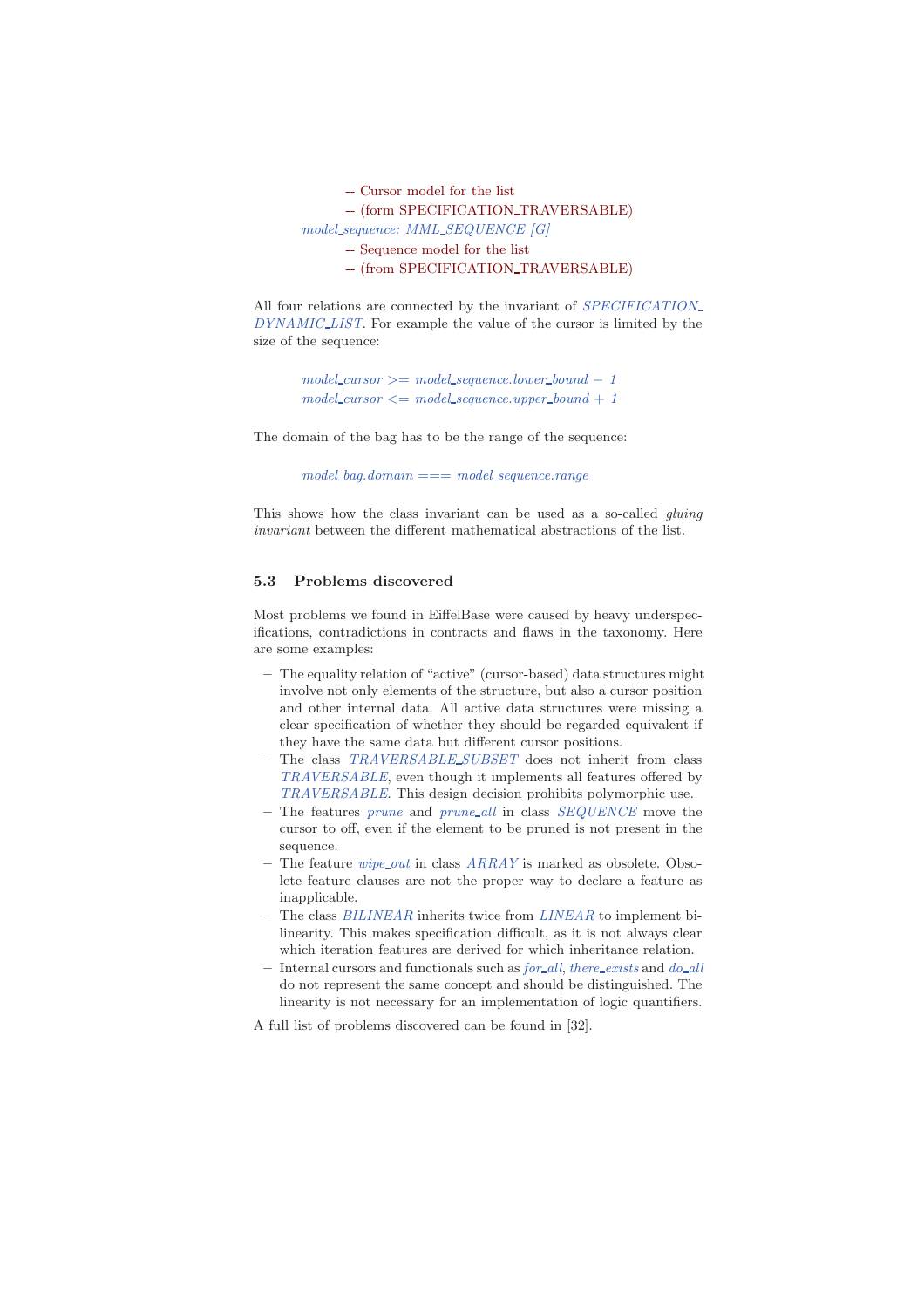## 6 Related Work

Models have been used before for software specification. Early work by Hoare [11] suggested the use of models. The Larch language and toolset [10] relies on models for program verification. In contrast to our approach, Larch introduces a special language for the specifications of models. This creates a conceptual separation between the model-based specifications and the programming language. Special projects provide embedding mechanisms of Larch models into such languages as Smalltalk [4] and C++ [13].

JML [14, 3] applies models to the domain of modular specifications of Java programs. JML includes an extensive model library for the specification of object-oriented programs, offering more than a hundred Java classes describing very diverse specification mechanisms. The core of the library comprises structural classes such as JMLSequence and JMLValueSet. The technique presented in this paper is strongly related to the model variables of JML [5]. The major difference is that JML model variables introduce the notion of state into the contractual specification. We view models as abstraction functions, without model variables. In addition, as explained earlier, we treat models as an extension to the contractual language and not as part of the surrounding framework.

Müller, Poetzsch-Heffter and Leavens [24] extend the use of model variables and procedures to the field of frame properties. We have not explicitly addressed this important issue here. Our working hypothesis is that to the extent that the model expresses all the properties of interest any effect the software's operations may have on properties not covered by the model is irrelevant. (Eiffel can, as noted, express frame properties through the newly introduced only postcondition clause, but the precise relation between models and the only clause still needs to be explored). The Z specification language [30, 29] and the B method [1] have both been used to apply set theory to specify software in conjunction with before-after predicates. Our work is intended to provide Eiffel contracts with the same expressive power.

ASMs [9] and AsmL [2] use the concept of models and introduce model variables with a related notion of model programs. This yields executable specifications since one may treat the model as an abstract program that operates on the abstract state denoted by the model variables. By this, AsmL can provide executable specifications. The verification process consists of showing that the implementation is a behavioral subtype of the specification.

Mitchell and McKim [23] introduced models in the context of Eiffel and Design by Contract.

## 7 Conclusion

The framework described here appears to allow the development of libraries with complete contracts, not too difficult to write yet still understandable by any programmer who cares to learn a few basic concepts. We are continuing to apply this process to the EiffelBase library, which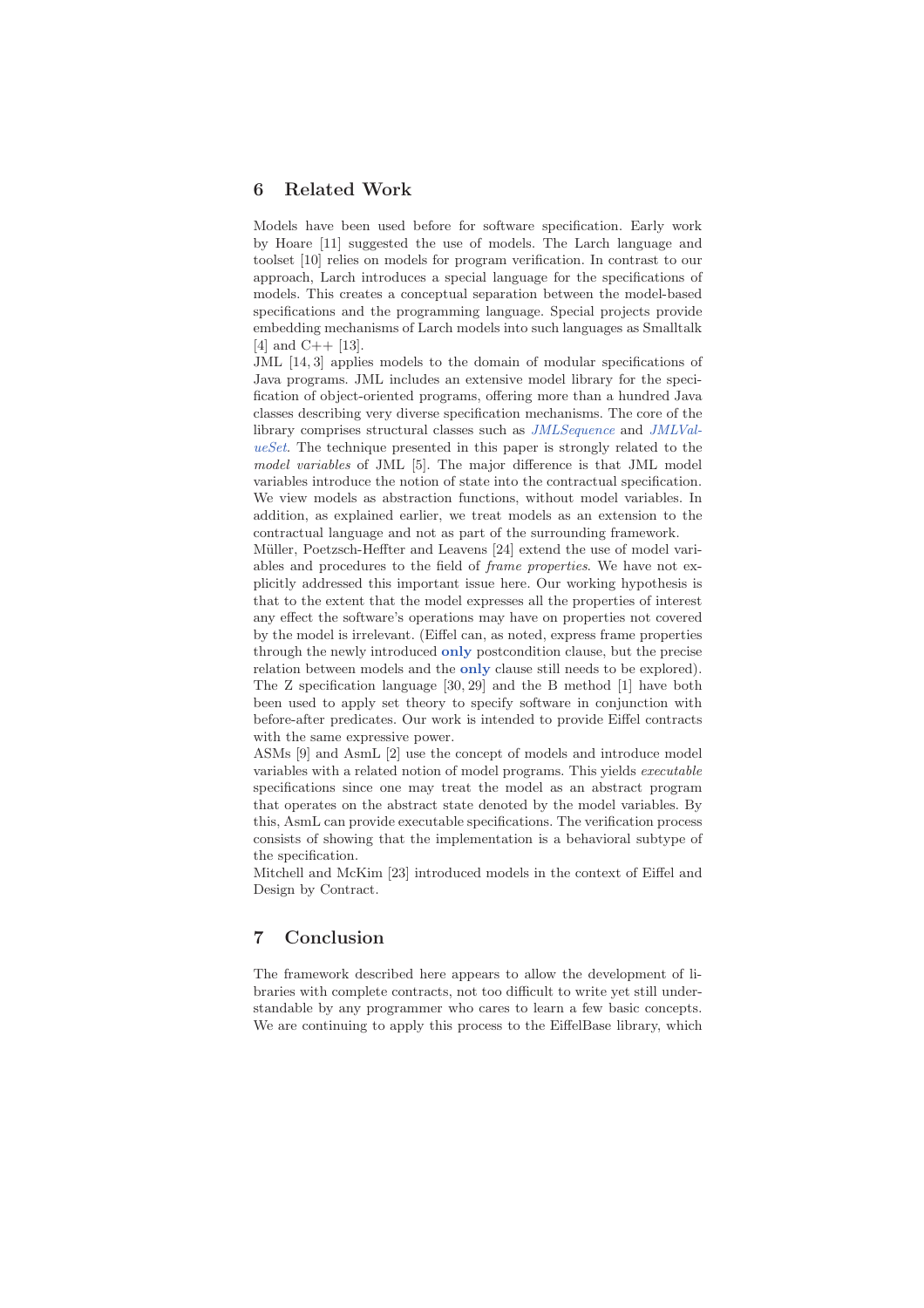lies at the core of many applications and hence plays a major practical role. Research work that will immediately benefit from this effort includes:

- Our ongoing effort to produce proofs that the classes indeed satisfy their contracts.
- Complementary work on entirely automatic ("push-button") tests of components based on their contracts [6], evidently made all the more interesting if the contracts are more extensive.

So far we have mostly applied our model-based techniques to libraries such as EiffelBase describing fundamental computer science concepts. Although we believe they can also be fruitfully applied to more applicationoriented classes, or to graphical libraries such as EiffelVision, this remains to be demonstrated and is one of the next challenges.

The effort of producing complete contracts for EiffelBase has already born fruit: while the library has been carefully designed and is reused in many commercial and non-commercial applications, the process has uncovered a number of technical and conceptual flaws. These will be reported and fixed in the "classic" EiffelBase, although we definitely hope that — in line with the applied nature of this work and its intention, thanks to Eiffel's built-in contracts, to serve the direct needs of operational developments — the version with complete contracts will become the reference.

The mere process of writing the complete contracts and the resulting improvements to classic EiffelBase has already shown that more complete specifications improve the Design by Contract process and lead to clearer abstractions.

## References

- 1. Jean-Raymond Abrial. The B-Book assigning programs to meanings. Cambridge University Press, 1996.
- 2. Mike Barnett and Wolfram Schulte. The ABCs of specifications: AsmL, behavior, and components. *Informatica*, 25(4):517-526, November 2001.
- 3. L. Burdy, Y. Cheon, D. Cok, M. Ernst, J.R. Kiniry, G.T. Leavens, K.R.M. Leino, and E. Poll. An overview of JML tools and applications. Technical Report R0309, NIII, 2003.
- 4. Yoonsik Cheon and Gary T. Leavens. The larch/smalltalk interface specification language. In ACM Transactions on Software Engineering and Methodology, number 3, pages 221–253. ACM Press, July 1994.
- 5. Yoonsik Cheon, Gary T. Leavons, Murali Sitaraman, and Stephen Edwards. Model variables: Cleanly supporting abstraction in design by contract. Technical Report 03-10, Iowa State University, April 2003.
- 6. Ilinca Ciupa and Andreas Leitner. Automatic testing based on design by contract. In Proceedings of Net.ObjectDays 2005. tranSIT Thüringer Anwendungszentrum für Software-, Informations- und Kommunikationstechnologien GmbH, 2005. (to be published).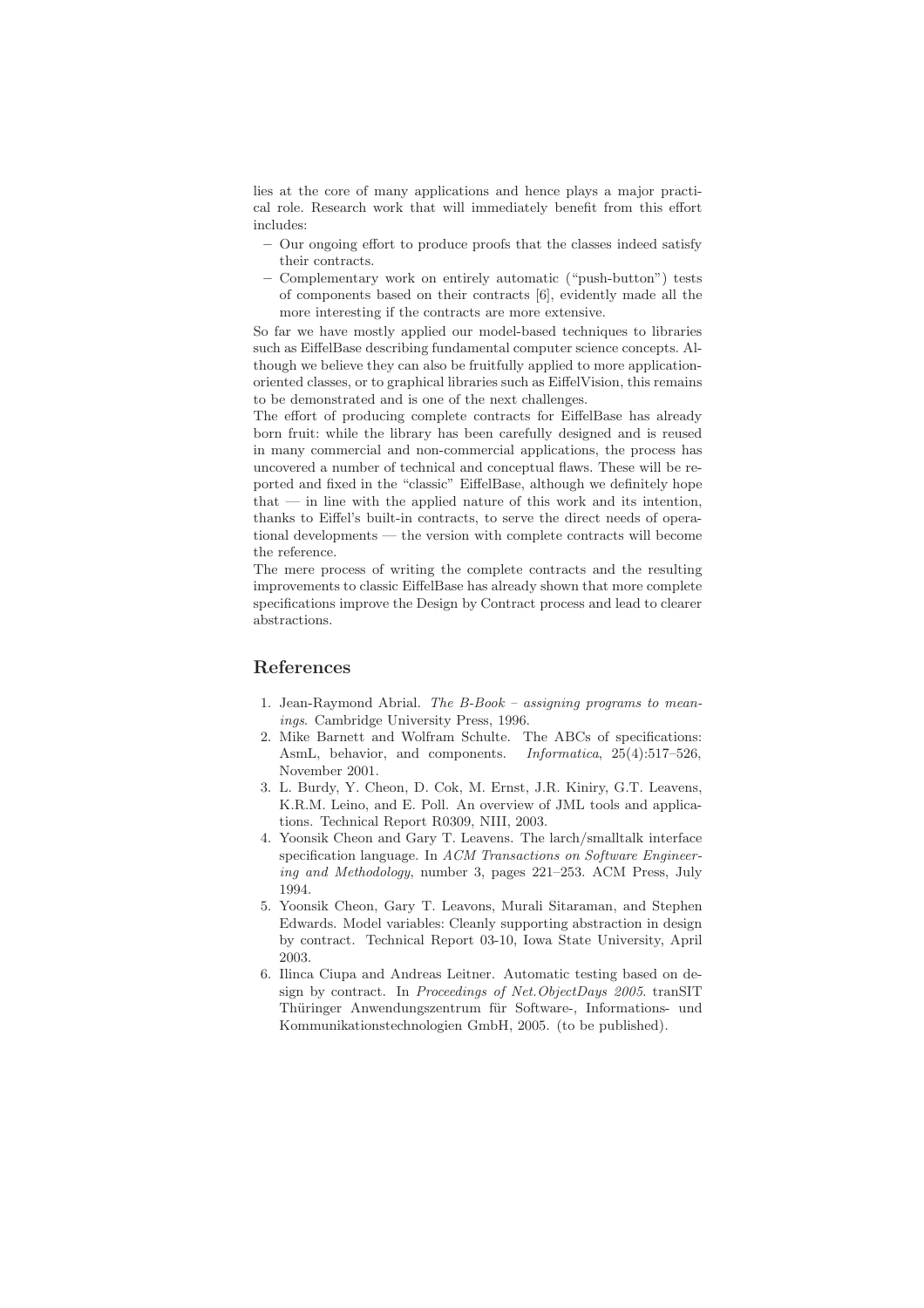- 7. Paul Dubois, Mark Howard, Bertrand Meyer, Michael Schweitzer, and Emmanuel Stapf. From calls to agents. Journal of Object-Oriented Programming, 12(6), 1999.
- 8. Eiffel Software. EiffelBase, August 2005. http://archive.eiffel. com/products/base/.
- 9. Yuri Gurevich. Sequential abstract state machines capture sequential algorithms. ACM Transactions on Computational Logic, 1(1):77– 111, July 2000.
- 10. John V. Guttag, James J. Jorning, S. J. Garland, K. D. Jones, A. Modet, and J. M. Wing. Larch: Languages and Tools for Formal Specifications. Springer-Verlag, New York, N. Y., 1993.
- 11. C.A.R. Hoare. Proof of correctness of data representations. Acta Informatica, 1(4):271–281, 1972.
- 12. R. Kramer. iContract the Java(tm) Design by Contract(tm) tool. In TOOLS '98: Proceedings of the Technology of Object-Oriented Languages and Systems, page 295, Washington, DC, USA, 1998. IEEE Computer Society.
- 13. Gary T. Leavens. Larch/C++, an interface specification language for C++. Technical report, Iowa State University, Ames, Iowa 50011 USA, August 1997.
- 14. Gary T. Leavens, Albert L. Baker, and Clyde Ruby. Preliminary design of JML: A behavioral interface specification language for Java. Technical Report 98-06t, Department of Computer Science, Iowa State University, June 1998.
- 15. Bertrand Meyer. Tools for the new culture: Lessons from the design of the eiffel libraries. Communications of the ACM, 33(9):40–60, September 1990.
- 16. Bertrand Meyer. Eiffel: the language. Object-Oriented Series. Prentice Hall, New York, NY, 1992.
- 17. Bertrand Meyer. Reusable software: the Base object-oriented component libraries. Prentice-Hall, 1994.
- 18. Bertrand Meyer. Object-Oriented Software Construction. Prentice Hall, 2 edition, 1997.
- 19. Bertrand Meyer. A framework for proving contract-equipped classes. In Egon Börger, Angelo Gargantini, and Elvinia Riccobene, editors, Abstract State Machines 2003, Advances in Theory and Practice, 10th International Workshop, Taormina (Italy), March 3-7, 2003, pages 108–125. Springer-Verlag, 2003.
- 20. Bertrand Meyer. Attached types and their application to three open problems of object-oriented programming. In Andrew Black, editor, ECOOP 2005 (Proceedings of European Conference on Object-Oriented Programming, Edinburgh, 25-29 July 2005), number 3586 in LNCS, pages 1–32. Springer Verlag, 2005.
- 21. Bertrand Meyer, editor. Eiffel Analysis, Design and Programming Language. ECMA International, June 2005. As approved as International Standard 367.
- 22. Bertrand Meyer. Eiffel: The language. Third Edition, ongoing work as published at http://se.ethz.ch/<sup>∼</sup>meyer/ongoing/etl/, August 2005.
- 23. Richard Mitchell and Jim McKim. Design by Contract, by example. Addison-Wesley, 2002.